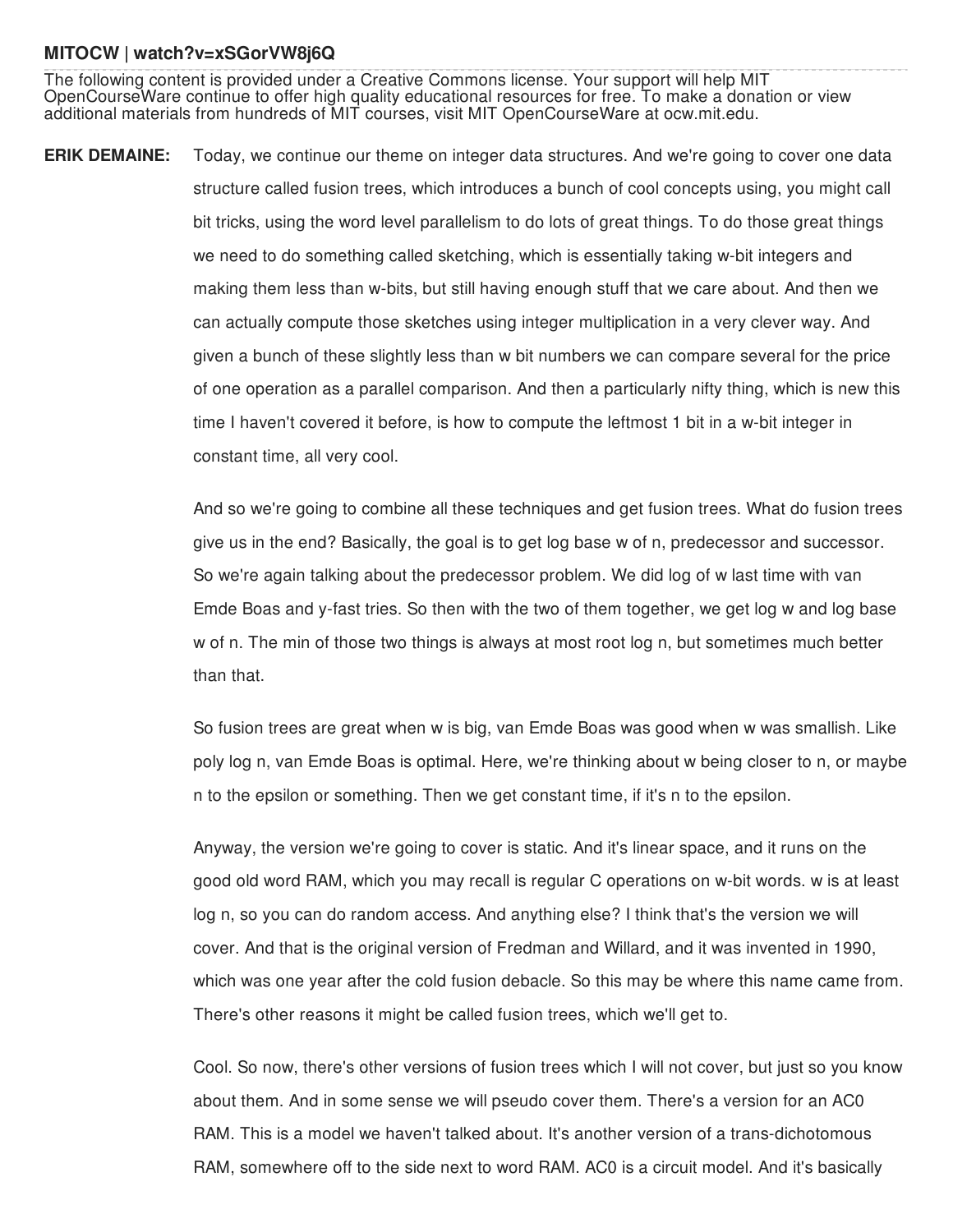any constant depth circuit of unbounded fan in and fan out.

And so in particular what AC0 forbids are operations like multiplication. I think this used to be a bigger deal than it is today. I think multiplication used to be in order of magnitude slower than integer addition. I checked on current Intel architecture. It's about 3 times slower than an addition, because of pipelining a lot of things get cheaper. But in some theoretical sense, multiplication is worse than a lot of other operations, because you need to have a log and depth circuit. So you can't quite get as much parallelism as you can with integer addition. If you don't know about circuit models, don't worry about it too much. But AC0 means no multiplication, sort of simpler operations.

The weird thing about the AC0 RAM is it lets you do weird things, which are AC0, but are not in C. So you could look at the intersection of AC0 RAM and word RAM, and that would basically be word RAM without multiplication. But AC0 RAM allows other operations as long as there's some circuit that can compute them. Sometimes they're reasonable operations like most significant set bit is an AC0 operation. So, you don't have to do any work to get this operation. So, in some sense this makes your life easier. In other ways it makes your life harder, because there is no multiplication and we're going to use multiplication to compute sketches and other things.

So it's both better and worse. This is by Anderson and others a few years after the original fusion trees. More interesting is that there are-- so this is a version of fusion trees. More interesting are the dynamic versions of fusion trees. So there's one that the first version-- it's actually published later.

There's a general trick for dynamizing static data structures. We actually saw one. You may recall weight balanced search trees was a way to dynamize a static data structure. It turns out it doesn't work so great on fusion trees. Because the time to build a fusion tree is polynomial. It's not linear. And so that's kind of annoying. You need polynomial time to build this thing. So weight balance is not enough to slow down the rebuilds.

There's another structure, which we won't cover, called exponential search trees. It has this log log n overhead. But other than that, it gives you a nice time dynamization. So these are updates.

There's another version which uses hashing, and achieves log base w expected time for updates. This is by Raman. And so this gives you matching the fusion tree query bound, you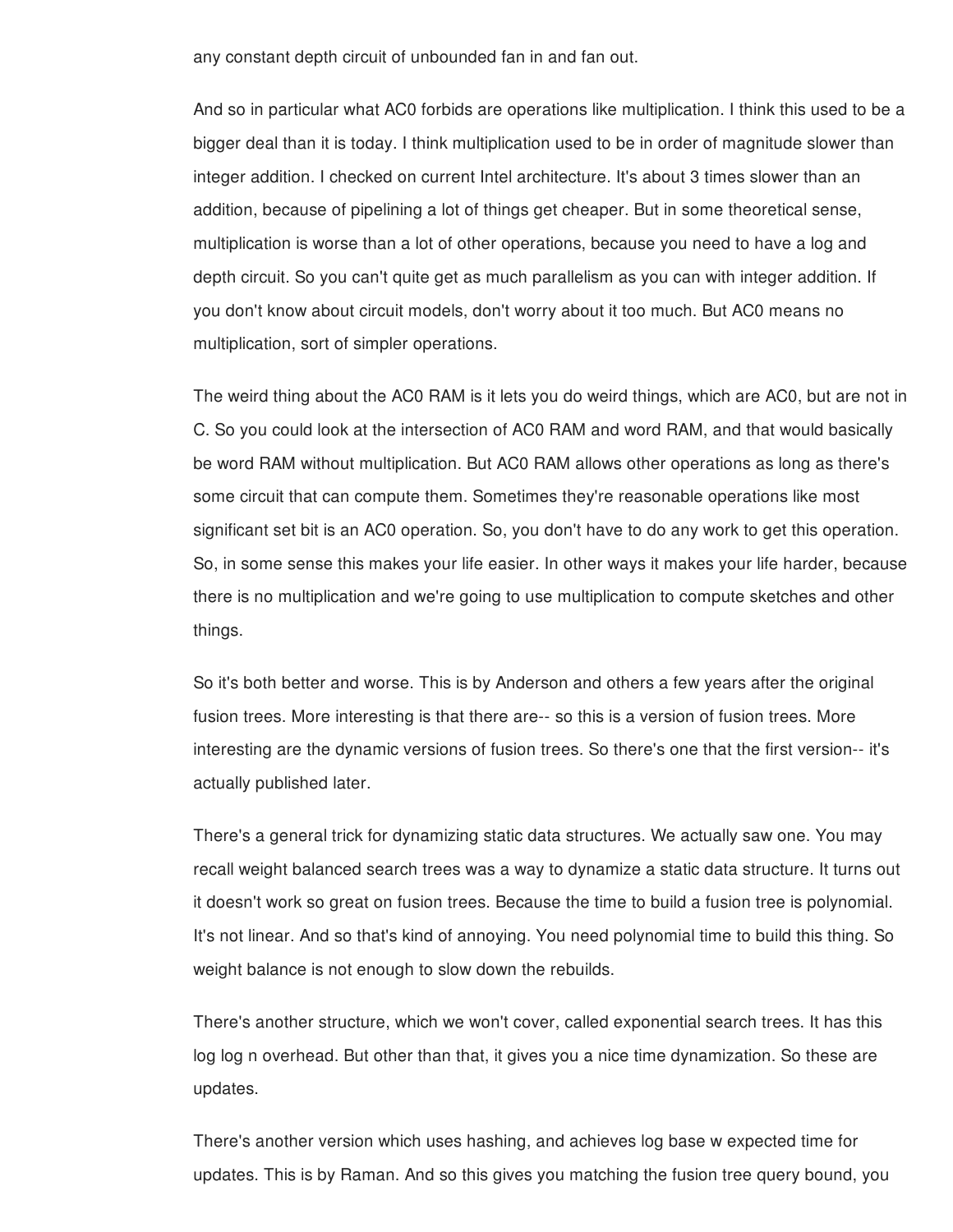can do inserts and deletes, the same amount of time if you allow expected. And essentially the idea is to do sketches more like hashing. I mean, think of sketching as just hashing down to a smaller universe. And in expectation that will work well, although it's open, actually, whether you can achieve this bound with high probability. So it's an interesting open question.

So that's the various versions of fusion trees. But we're going to just cover the static ones, because they're interesting enough. Dynamic ones are not that much harder than the regular.

So how do we achieve log base w of n? Well we've already seen B-trees which achieve log base b of n. So presumably it's the same idea, and indeed that's what we'll do. What we want is a B-tree with branching factor ideally w. We can't quite achieve w though. So it's going to be w to some small constant power. And 1/5 is the one that I'll use in this lecture. You can improve it or make it worse, up to you. But any constant up here will do. Because then log base w to the 1/5 is going to be five times log base w of n.

So we have a node. So it has branching factor w to the 1/5. Then the height of the tree, of course, is theta log base w of n. So that's all good. But now what we need to do is, doing a predecessor search given a node, we need to decide in constant time which branch has our answer. So normally in a B-tree you would read in all these keys, and then compare your item to all of them, and then decide which way to go. Because in a B-tree we can read all of these items in one operation.

Now here, is that possible? Think about it. You've got each of these keys is w bits long. There's w to the 1/5 of them. So the total number of bits in the node to store all those keys is w to the 1 plus 1/5, which is a lot. There's no way you can read all those bits in constant time. You can only read order w bits in constant time. So we can't look at them all. Somehow, we still have to figure out which way to go correctly in constant time. So this is the idea of a fusion node.

We need to be able to store k, which is order w to the 1/5. Keys, I'm going to give them some names, x0 up to xk minus 1. Assume that they've been presorted. We can preprocess and do all those things. I'm going to go constant time, predecessor and successor, and it's going to be linear space, and it's going to require polynomial preprocessing. And this is the annoying part. If this was just k preprocessing, it would be easy to make fusion trees dynamic. But it's k to squared, or k cubed or something, depending on how fancy you are. It's not known how to do it in linear time.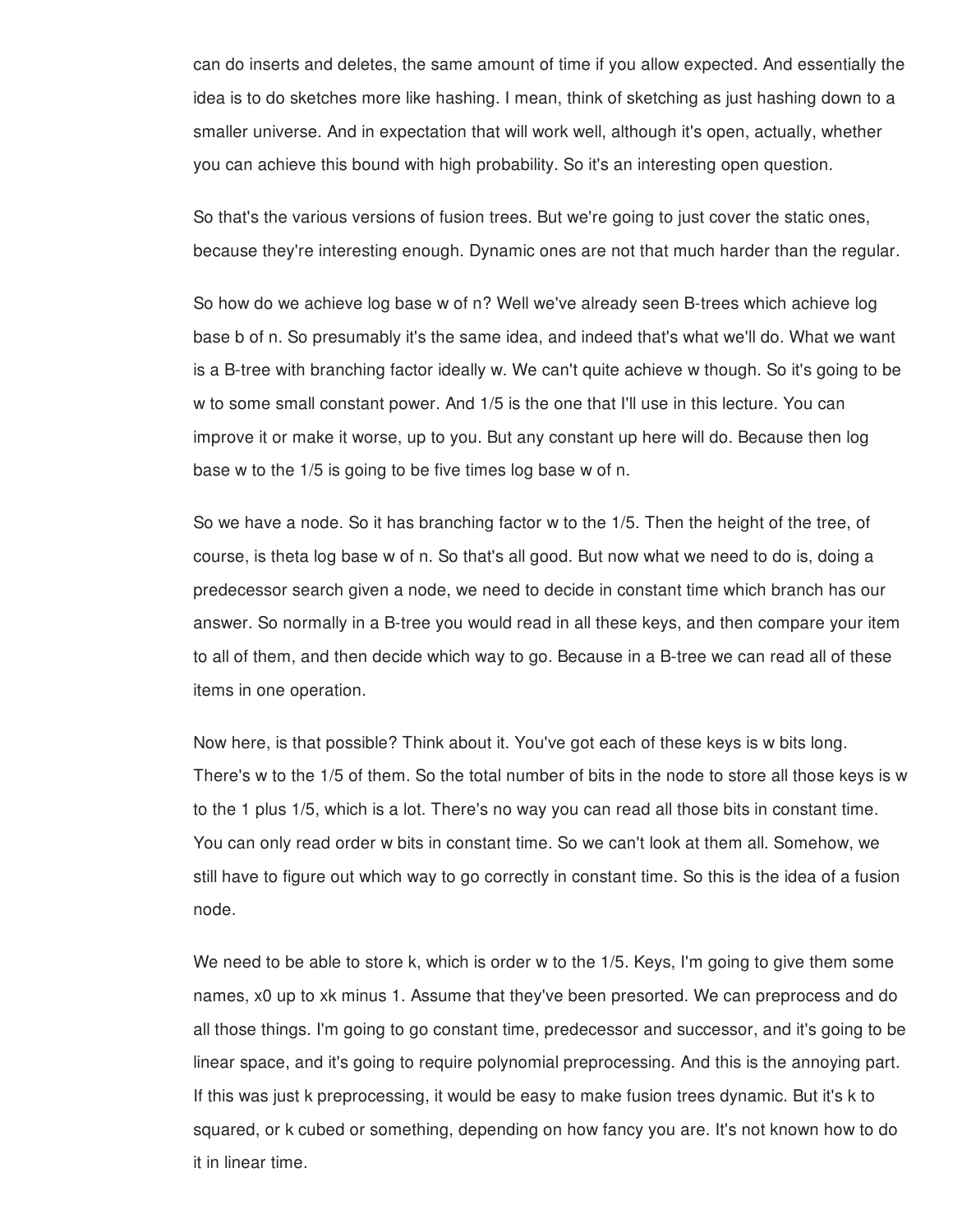So that's really our goal. If we can implement fusion tree nodes and do constant time predecessor on this small value of n basically, when n is only w to the 1/5. If we can do constant time for that, then by plugging in B-trees we get the log base w of n for arbitrary values of n. So it's really all about a single mode and doing that fast. So, the rest of the lecture will be about that.

So, I want to introduce this idea of sketching. And to do that I'm going to think about what it takes to distinguish this small number of keys. High level ideas, well we've got w to the 1/5 keys. Each of them is w bits. Do you really need all w bits for each of them? It seems a little excessive. If there's only w to the 1/5, you should only need about w to the 1/5 bits of each to distinguish them all. So that's the intuition.

And indeed, you can formalize that intuition by viewing each of the keys as a path in a binary tree. So this represents the bit string 01011101. 0 means left. 1 means right. This is a transformation we'll use a lot. So maybe that's in your set. Maybe this other bit string is in your set. Maybe this bit string-- oh, I've got to make these the same height which is a little challenging. So maybe those are the three. Suppose you just have these three bit strings, w bit strings in your set. So this is a tree of height w. Because each of the keys has w bits, so maybe k is 3. And those are your three keys.

OK. The idea is, look at the branching nodes. Where's a color? So, you've got a branching node here and a branching node here. Because there's three leaves, there's only going to be two branching nodes. So the idea is, well I really only care about these two bits. Or it would be enough to think about these two bits.

OK. Well, we'll look at this more formally in a moment. But by storing this bit, I know whether the key is over here on the left or over here on the right. And then by storing this bit, I don't really care about it for this word. But it will distinguish these two words. So if you just look at the bits that contain branching nodes in this tri-view, then it's enough to distinguish all of the xi's. So this is x0, x1, x2.

OK. Let me formalize that a little bit. So we have k minus 1 branching nodes in this height w tree of the k keys. Because there's k leaves, there's going to be k minus 1 branching nodes, because the k leaves are distinct. So this means there are at most, k minus 1 levels containing a branching node. It might be fewer.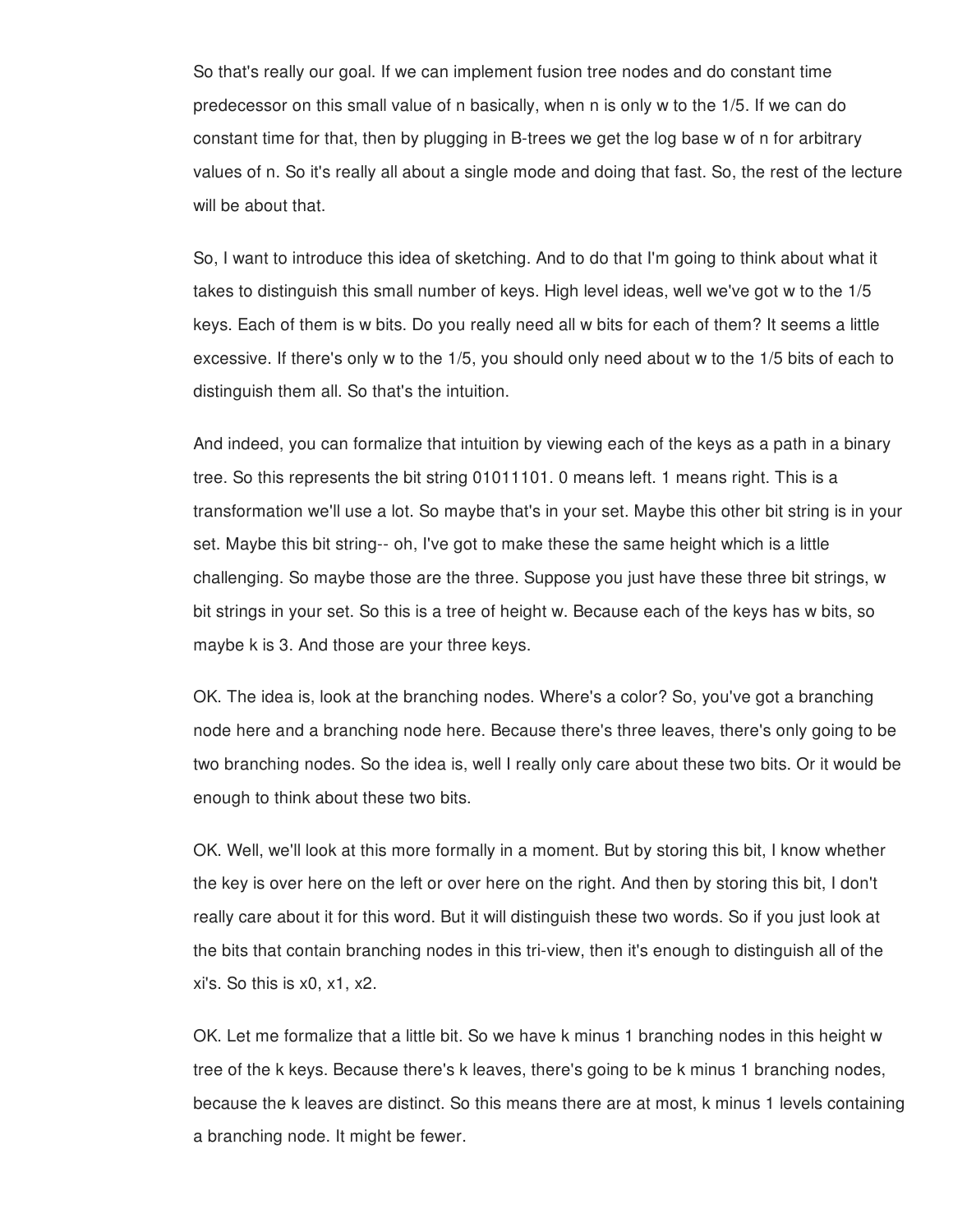Maybe it's nice to add in another key over here on the left. I mean if I was lucky, there'd be another key over here, and then I'd be using this bit and getting two for the price of one. If I'm less lucky, it will be more like this. So here's another x value. And in this case, I care about this branching node. So I care about another bit here.

OK. But if I have four keys, it will be at most three bits corresponding to these levels. So call these-- these levels correspond to bits. This is the first bit, second bit, third bit, and so on. This is the most significant bit, next, and then the least significant is at the bottom. So these levels correspond to important bits. That's the definition. And we're going to give these bits a name, b0, b1, up to br minus 1. Those are bit indices saying which bits we care about.

And we know that r is less than k, and k is order w to the 1/5. So there are only w to the 1/5 important bits overall among these k keys. So the idea is don't store all w bits for all the keys. I mean you have to store them. But don't look at them. Just look at these important bits for the keys. And then life is good. Because there's only w to the 1/5 bits per key. There's only w to the 1/5 keys. And so the total number of important bits among all k keys is small. It's only w to the 2/5, which is less than w. So it fits in a single word, and we can look at this in constant time.

So that seems like a good thing. Let me tell you what properties this has. Let me also define the notion of a perfect sketch of a word. x is going to be what you get when you extract bits b0 to br minus 1 from x. So in other words, this is a bit string, an r-bit string who's i-th bit equals bit bi of x. So you've got a bit string which is x. You say, oh, the important ones are this one, this one, this one, and this one. Inside here is either a 0 or a 1. And there's other bits which we don't care about, because they're not important. And we just compress this to a 4-bit string. 0110. OK. This is sketch of x.

And to be a little bit more explicit about how I'm labeling things, this is b0. This is b1, b2, and b3. Because you number bits-- I think this is right, we'll see later-- we're going to number bits from the right-hand side. This is 0-th bit, first bit, second, third, fourth; which is the opposite of this picture, unfortunately, sorry. This is a bit 0, bit 1, anyway. This will be convenient.

So, that's perfect sketch. For now, I'm going to assume that we can compute this in constant time. This one answer is it's an AC0 operation. That's not so obvious, but it's true. So on an AC0 RAM, you can just say, oh, this is an operation. Right? It's given one word. And, well OK. It's given these description of bit numbers, but those will also fit in one word. And then does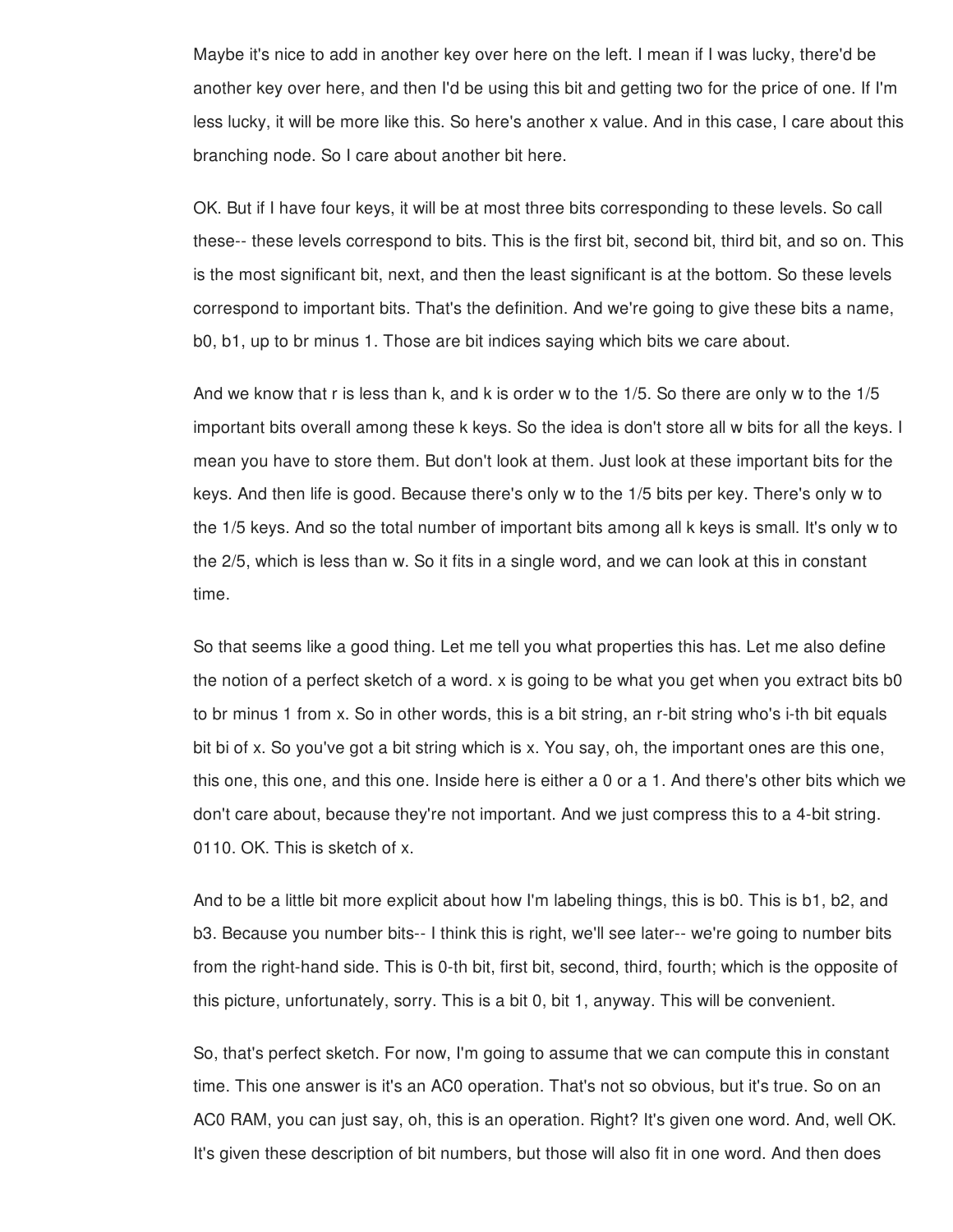this bit extraction. We're going to see a reasonable way to do it. But for now, take that as an unreasonable way to do this.

So perfect sketch is good, because it implies the following nice property. If you look at the sketch of x0 that's going to be less than the sketch of x1, and so on, which is going to be less than the sketch of xk minus 1. Sketch preserves order. We assume that-- where do we have it? Over here, x0 is less than x1, is less than xk minus 1. And because we're keeping all the bits where are these xi's get distinguished, this one it doesn't matter whether we kept here, it doesn't matter whether we kept these guys. But in particular, we keep the bits that have all the branching nodes. That will preserve the order of the xi's.

So we know that the order of the xi's is preserved under sketching. The trouble is the following. Suppose you want to do a search, a predecessor search. So, you're given some query q, and you want to know where does q fit among the xi's. Because that will tell you which child to visit from here. So, OK. You compute a sketch of q, seems reasonable, and move into sketch world.

And now you try to find where sketch of q fits among these guys. So you can do that. And I claim you can do that in constant time. It's again, an AC0 operation. But the nice thing is the sketches all fit in one word. Also this single sketch fits in one word, no big surprise there. So let's say you can find where sketch of q fits among these items in constant time. The trouble is were the sketch of q fits is not necessarily the same as where q fits among the xi's. Because q was not involved in the definition of sketch. q is an arbitrary query. They come online, I mean any word could be a query, not just the xi's.

So you've set everything up to distinguish all the xi's. But q is going to fall off this tree at some point. And that kind of messes you up. Because if q fell off here, you don't have that bit. You won't notice the q fit there. So we have to do some work. And this is what I call de-sketchifying. And I like a big board.

OK, let mean draw a some more methodical and smaller example. I need to make it the right number of levels. A little bigger than my usual tree, and I'll get my red, actually maybe use two colors.

So here's a real example. Now it has four keys. And here I'm in the lucky case, where this is an important bit. And I get two for the price of one. I cared about this branching node, I cared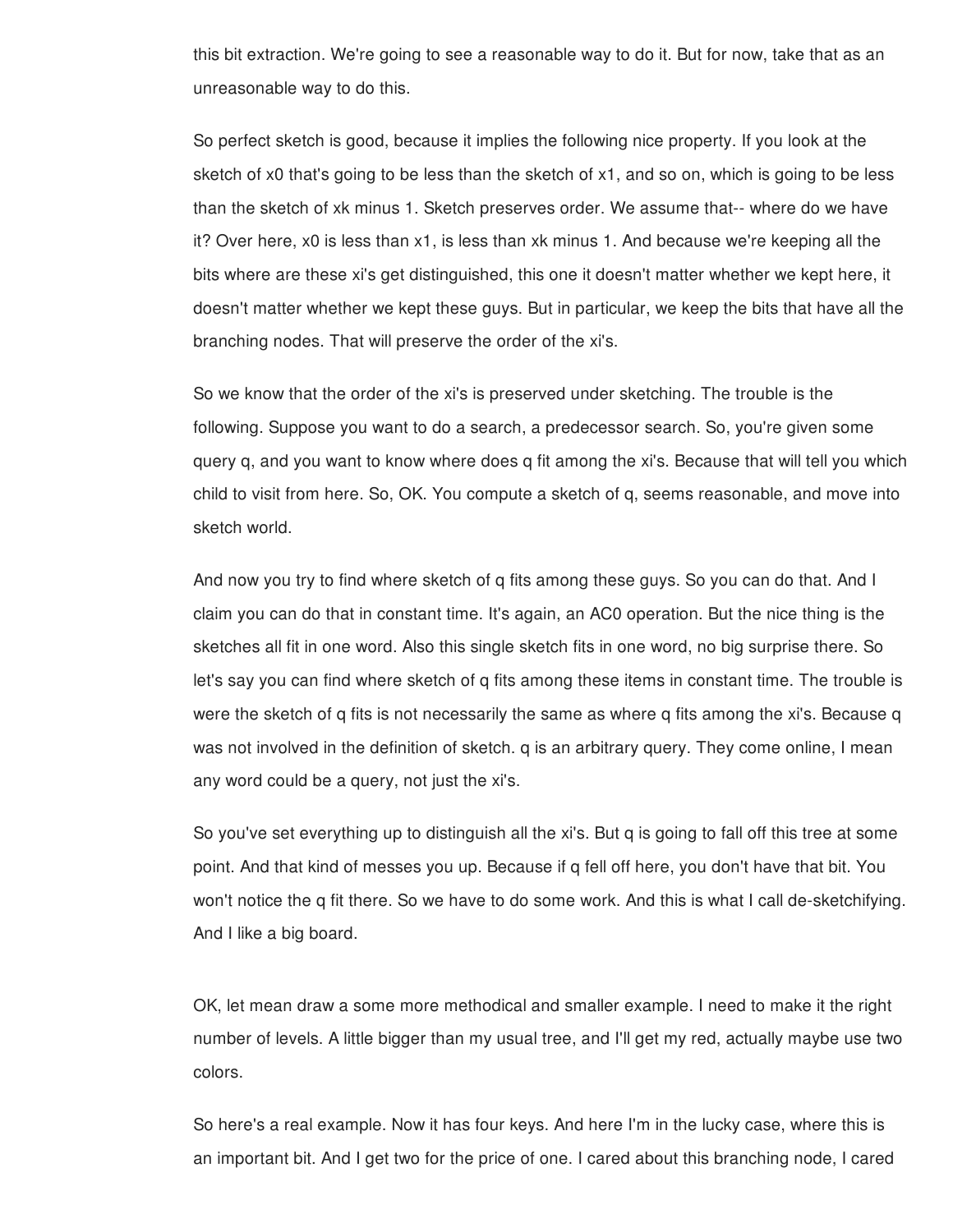about this branching node, and so I only have to door two bits in my sketch for these four nodes. In general, it might be three bits. But this will just make the point. So it's actually, life is in some ways harder in this situation.

OK. So what are my bit strings here? Over here I've got 0000, which corresponds to always going left. And I've got 0010. Over here I've got 1100 and 1111. We drew these pictures for van Emde Boas, right? The idea is we're going to use some of the similar perspectives at least. OK, but the important bits were the very first, the leftmost bit I should say. And then two bits after that, so these guys. And so the sketch here is 11, 10, 01, and 00. And you can see this is the minimal number of bits I need to keep them in order. But it does. It works. You can check. This works in general.

OK. Now comes the query. I have a problematic query I'd like to draw. And it is 0101, so 0-1-0- 1. So here's my query queue. Let me draw these as white. Query is 0101. 1 If we take the sketch, we get 00. Those are the important bits. So if I search for the query of 00, I will find that it happens to match this key, or it matches the sketch of this key. But that key is neither the predecessor, nor the successor of that query. So this is bad news. I find the predecessor in sketch world, which is the red stuff, I get the wrong answer. In general, they could be very far away from each other. Here, I've got it 1 away, but that's as big an example as I can draw.

So, how do we deal with this? This is the de-sketchification. So when I do this query, I end up finding this guy, x0. I claim that I can still use that for something interesting. OK, let's say we have a sketch of xi as the predecessor of the sketch of q. And so sketch of q is sandwiched between a sketch of xi and sketch of xi plus 1.

First of all, we're assuming that I can compute this in constant time, I can find where sketch of q fits among these guys. Because it just fits into words. And for now, let's just assume all operations on a constant number of words are at constant time. We will see how to do this. This is parallel comparison. So you figure out sketch of q fits here. I want to learn something about where q fits among the xi's. It's obviously, these may be the wrong answer. But I claim I can do something useful by looking at the longest common prefix of those words.

So I want to compare q, not sketch of q but the real value q, and either xi or xi plus 1. And what I want is the longest. So I look at the longest common prefix of q and xi. I look at longest common prefix of q and xi plus 1. Whichever of those is the longest that's my longest common prefix. In the tree, it's the longest common ancestor, or lowest common ancestor.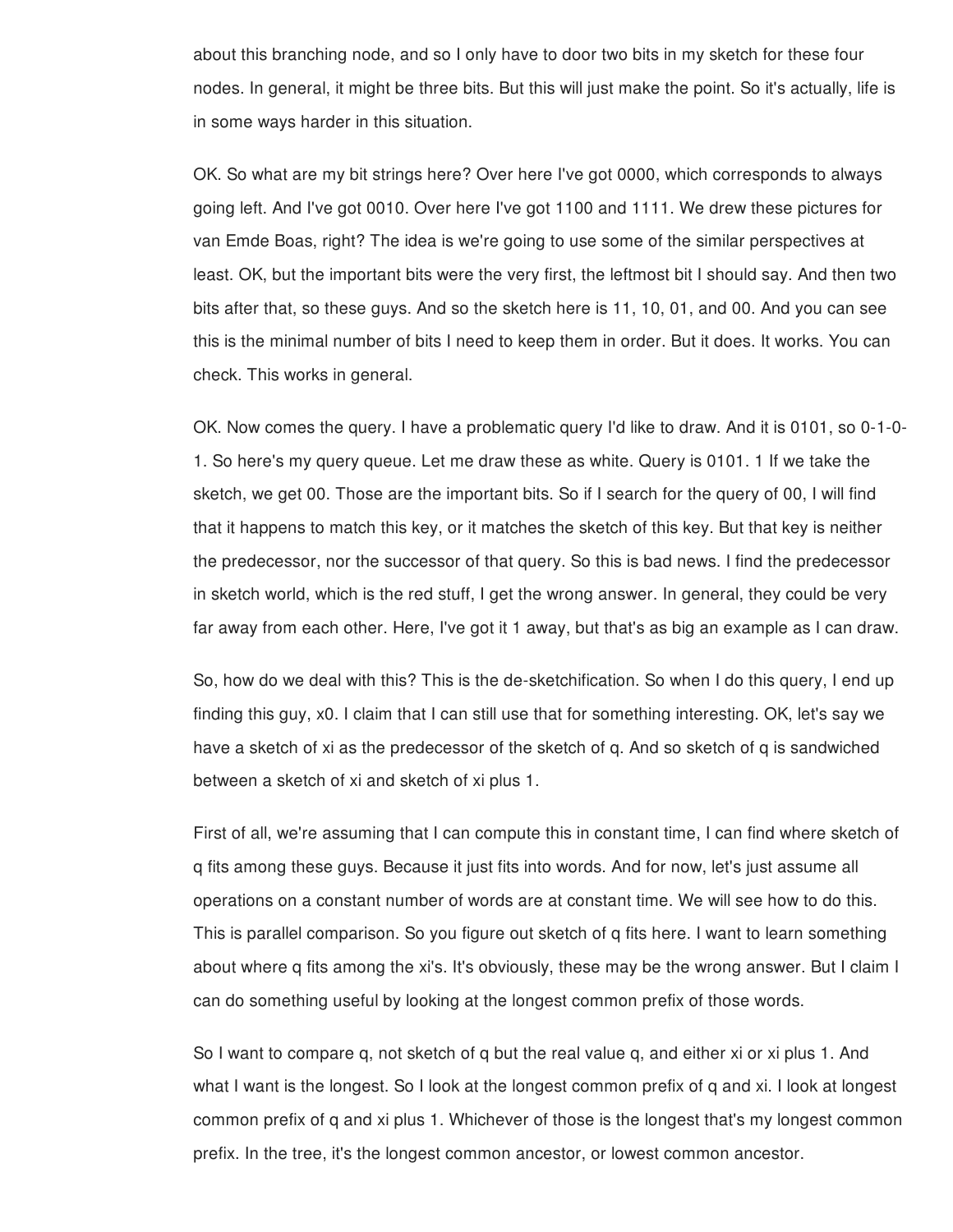OK. So let's do it. We found that sketch of q fit between, I guess, these two guys, the way I've written it with the inequalities. It's between x0 here and x1. So in this case, the lowest common ancestor of this node and q is going to be here. Also this node and q happens to also be here. So this is the lowest we can go. And what this means is that these guys, they share the bit string up to here. We were on the blue substructure up till here. This was the node where q diverged. We followed a pointer here along a non-blue edge. That's where we made a mistake.

So this lets us find, in some sense, the first mistake, where we fell off the tree. So that's where we fell off the blue tree. That's useful information. Because now we know, well, we went to the right, whereas all the actual data is over here in the left subtree. There is no blue stuff in the right. So that tells us a lot. If we want to now find the predecessor of q, it's going to be whatever is the max in this subtree. So, I just need to be able to find the max over here.

So this is the idea. Now there's two cases, depending on whether we were in the right or in the left from that node. So let me write this, find the node y where q fell off the blue tree. So this node y, we can think of as a bit number. Here the leftmost bit was still on, but then the next bit was off. And so we look at-- I'll call that bit y plus 1, or maybe size of y plus 1. If that bit equals 1, that's the picture we have. Then what I'm going to do is set a new quantity e, which is going to be-- this is a new word. It's going to be the bit string y, followed by a 0, followed by lots of 1's.

Whereas our bit string q had a 1 here, and fell off the tree. What we're instead going to do is identify this node, the rightmost node in this subtree. That's not necessarily an xi. But it's a thing. And then we're going to do, again, this search and sketch space, but now using e instead of q.

If we do that, what is this node? Let's label it, 0011. If you look at the sketch bits, this has a sketch of 01. So if I did a search here, I would actually find that this is the answer, and that actually is a predecessor of q. In general, this is going to work well. Because essentially some of these bits are going to be sketch bits. This one was not, and we made a mistake there. We went right. We should have got left.

These ones, some of them are going to be sketch bits. Some of them are not. But whichever ones get underlined, it's going to be a 1, which means we're going to do the right thing. We want the very rightmost item in this tree. So if we always go right whenever there's a sketch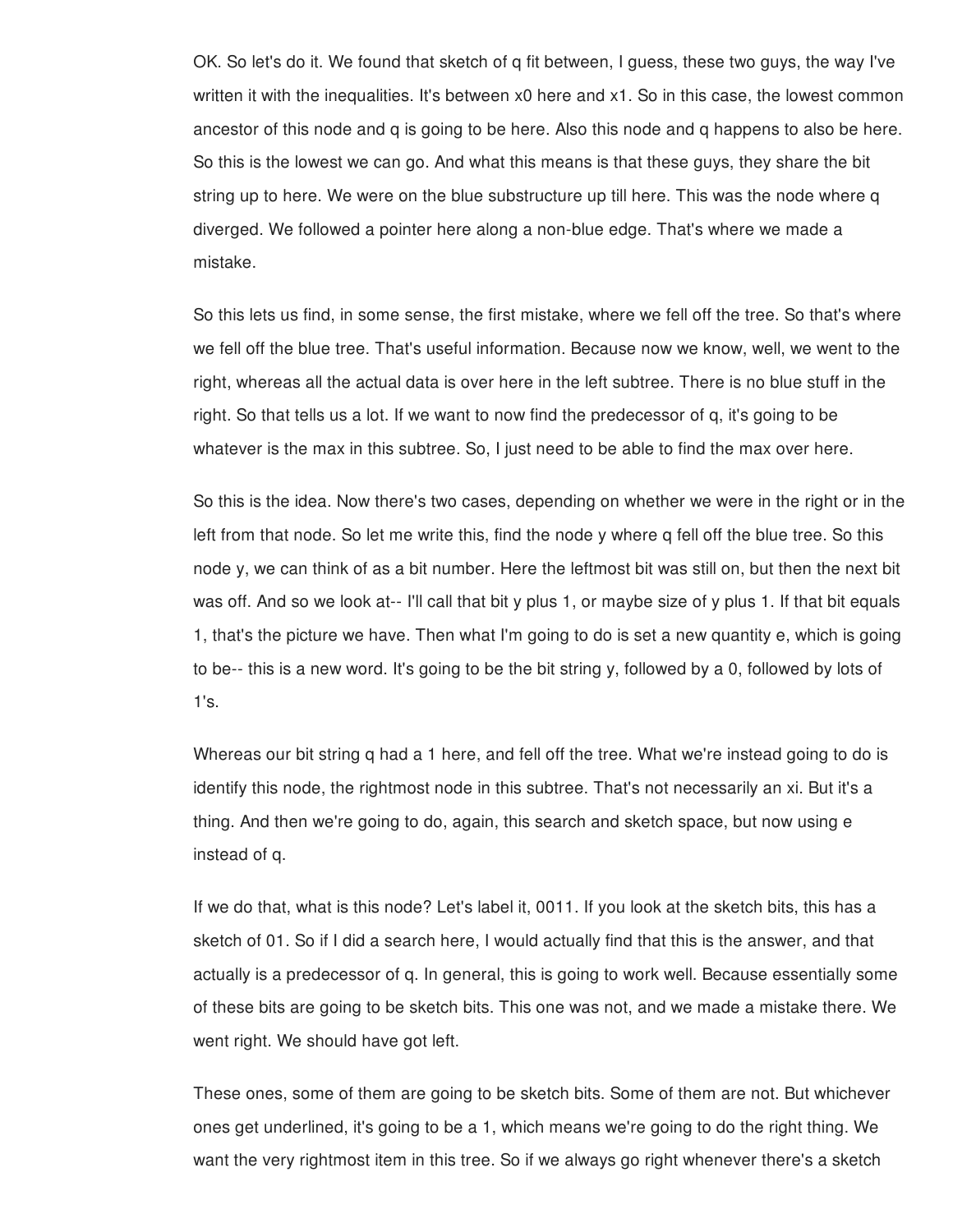bit, and then do a search in sketch space, we will find the rightmost item in this tree. So if we then do a search on e, we're always going to get the right answer.

So in the end, we're going do two searches in sketch space, once with q to find this place where we fell off, then once with e where we actually find the right answer. And there's a symmetric case, which is if we went left and we should have gone right, then we go right, and then we put a lot of 0's. Because then we want to find the min in that tree.

So, back to search, we compute sketch of q. We find it among the sketch of the xi's. This gives us this y. So we find the longest common prefix, y equals longest common prefix of q and xi or xi plus 1. Then we compute e, and then we find sketch of e among sketch of xi's. And the claim is that the predecessor and successor of sketch of e among sketch of xi's equals the predecessor and successor of q, our actual query, among the xi's.

So this is a claim. It needs proof. But it's what I've been arguing that e gives us the right structure. It fixes all the sketch bits that are potentially wrong. We found the first sketch bit that was wrong. We fixed that one. And then the remainder, as long as we go all the way to the right, we'll find the max, or in the other case we want to go all the way to the left because we want to find the min. So that's this claim.

We find the predecessor of sketch of e. Run the sketch of the xi's, which is just this thing again. So again, we can do it in constant time. Then we find-- I mean I have to be a little bit more precise here. Of course, we find the predecessor and successor, we get a sketch of the xi. We have to undo that sketch operation. Really the way to think of it is predecessor and successor are really returning a rank. I want to know the i that matters. So if it fits between sketch of xi and sketch of xi plus 1, if sketch of e fits between those, then I know that q will fit between xi and xi plus 1, in terms of that rank, i, the index in the array.

So, that makes sense. This is the end of the-- what's the right way to put it? This is the big picture of fusion trees. At this point you should believe that everything works. And overall, what are we doing? We're building a w to the 1/5 tree. It's not yet clear why w to the 1/5. And so we have to implement these nodes that only have w to the 1/5 keys. So we're looking at a single node. And say, hey look, there's a bunch of keys. Let's just look at the important bits. That defines the sketch operation.

Now if we want to do a search, we do this double search. We compute the sketch, find the sketch among the sketches, find our mistake, compute our proper query, compute the sketch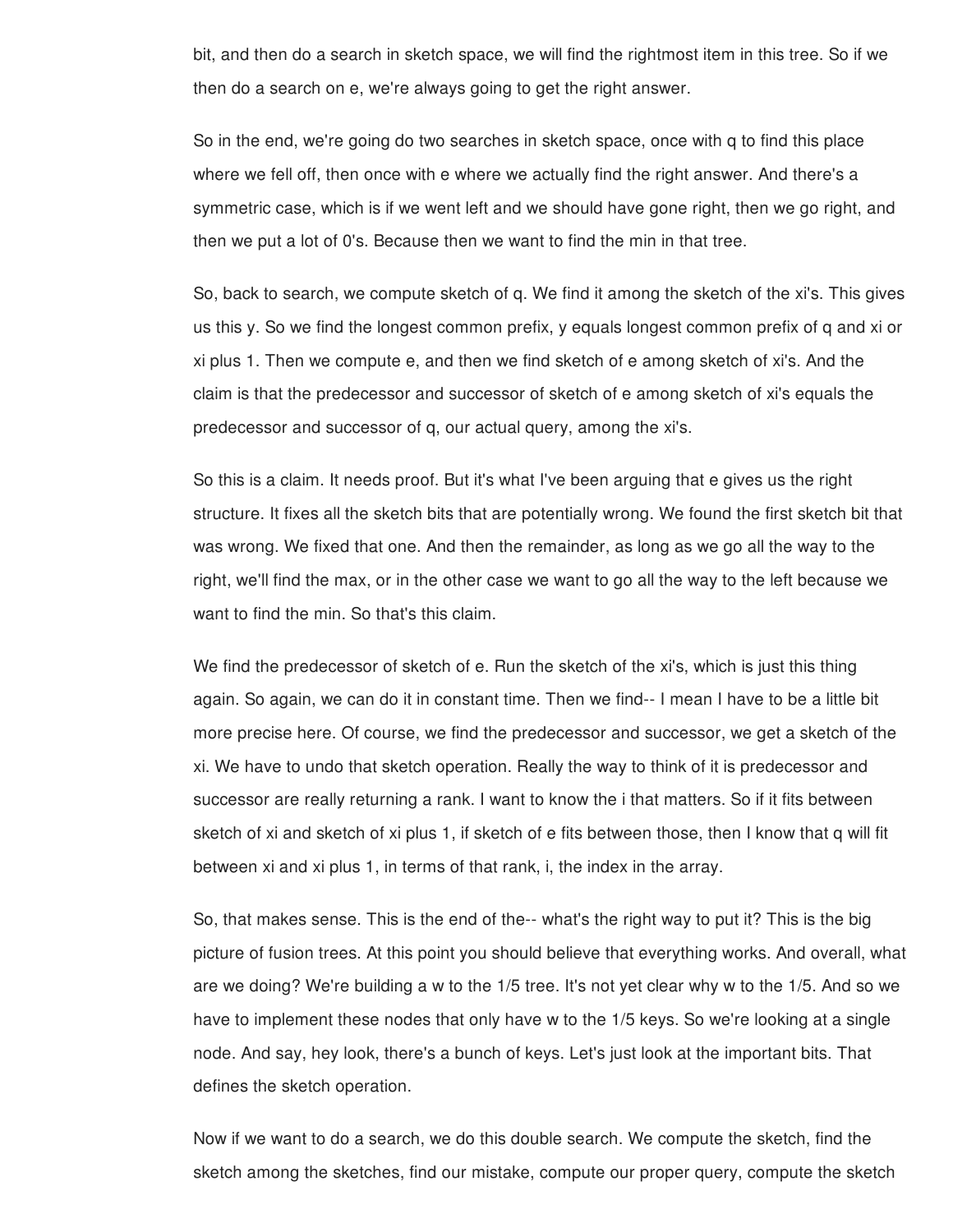of that, find that sketch among the sketches, and then that index in the array of sketches will be the correct index of our actual query q among the xi's.

Now, there are several things left to be done in a reasonable way. One is how do we compute sketches. How do we do this kind of operation of taking the bits we care about and bringing them all next to each other? Second thing is, how do we do this find? This parallel comparison. So it's basically all the bullets up here. We have how do we do a sketch, how do we do parallel comparison to find where one sketch fits among many sketches, and there's also a most significant set bit. Where did we do that? In computing the longest common prefix.

So if you have two bit strings and you want to know where did they first differ, the natural way to do that is compute the XOR, which gives you all the differing bits. And then find the first one bit from the left. So this is really most significant set bit. So, we need that operation. So, we have our work cut out for us. But the overall picture of fusion trees should now be clear. It just remains to do these three things. And this is where the engineering comes in, I would say. Any questions about the big picture?

So, the first thing I'm going to do is sketch. And as I've hinted at in the outline here, we're not going to do a perfect sketch. We're going to do an approximate sketch. This will probably be the most work among any of these operations. Parallel comparison is actually quite easy. Sketching is, I think, the biggest insight in Fusion trees. So, perfect sketch takes just the bits you care about that we need. We only want to look at the bits we care about.

But it's easy to look at the bits we care about. We can apply a mask, and just AND out the bits we care about. Everything else we can zero out. So that's easy. The hard part is compression, taking these four bits and making them four consecutive bits. But they don't really need to be consecutive. If I added in some 0's here in a consistent pattern that would still work. I'd still preserve the order among the sketches. And that's all I care about. And this is where I'm going to use the slop I have. Because right now I have w to the 1/5 keys. If I did perfect sketch, the total number of bits would only be w to the 2/5. But I can go up to w.

So what I'm going to do is basically spread out the bits, the important bits, in a predictable pattern of length w to the 4/5. Predictable just means it doesn't depend on what x is. So when there are extra 0's here, you know that's fine. But there's always going to be two 0's here, one 0 here, three 0's here, no matter what x was. As long as it's predictable, I'm going to preserve order. And as long as it's length order w to the 4/5, if I take w to the 1/5 of them, that will still fit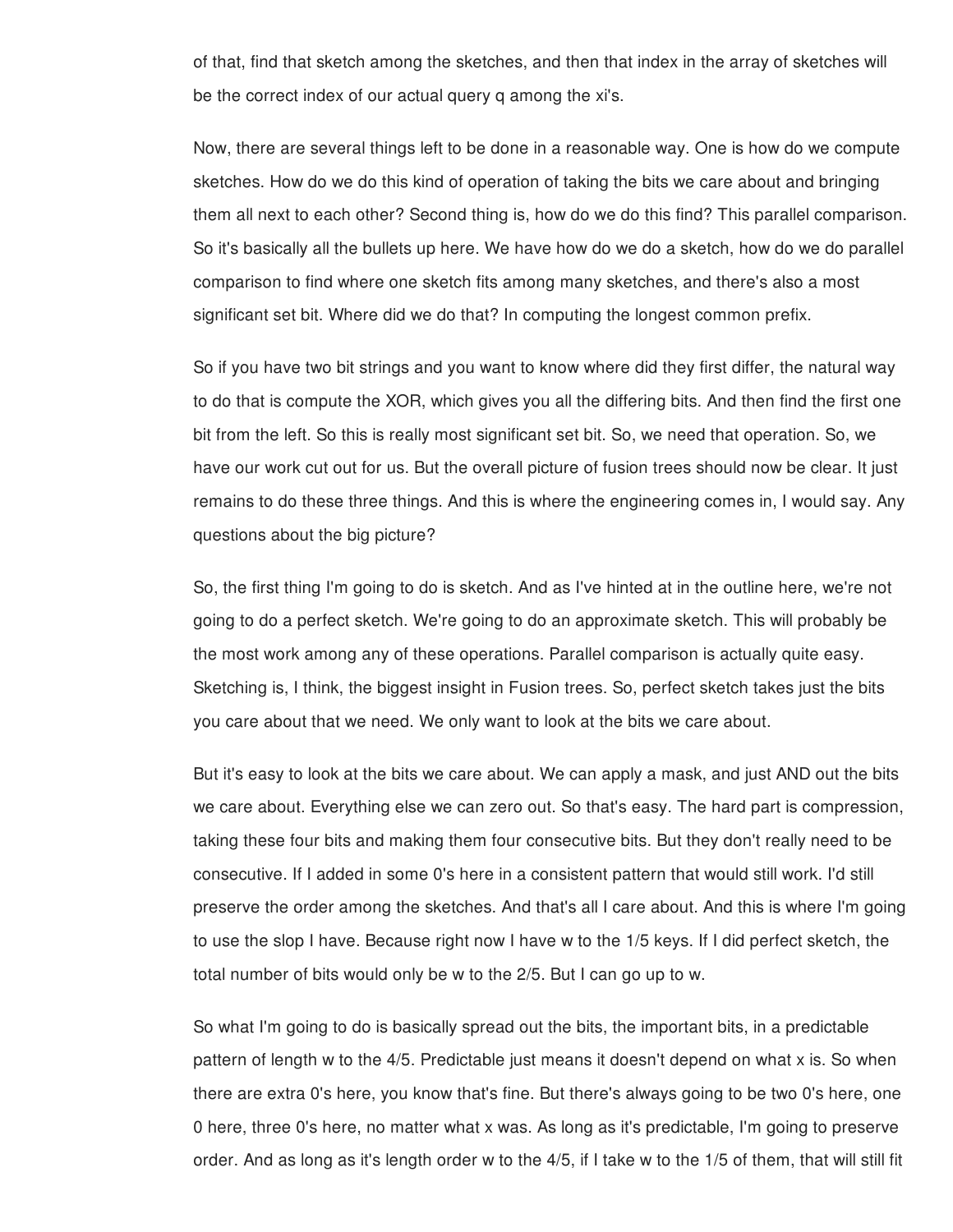in a constant number of words. Because it will be order w bits total. So that's what I can afford. And now I'm going to do it.

So here's how. First thing, as I said, is we're going to mask the important bits. I just want the important bits. I should throw away all the others. And so this is going to be x prime equals x bit-wise AND. And here's where I'm going to use the notation that the bits count from the right. I want the bi-th bit to correspond to the value 2 to the bi. This thing is just a bit string. It has 1's wherever the important bits are. So if this is the b0, b1, b2, and b3; I just want this bit string. I mean, you can think of this as 1 shifted left bi times. So I get 1's in exactly the positions I care about. And if I bit-wise AND that with x it zeros out all the other bits. This is what we call masking.

So that's the obvious thing to do. And then the second idea is multiplication. And it's just like, well, maybe we could do it with a multiply, and then we'll just work it out. And the answer is yes, you can do it with a multiply. So that I imagine was the big insight was to see that multiplication is a very powerful operation. So we're just going to do x prime times some number m. And we're going to prove that there exists a number m that does what we need. So I'm going to write this out a little bit algebraically. So we can think about what m might be.

Now x prime only has the important bits. So we can write that as a sum i equals 0 to r minus 1 of xbi 2 to the bi. So I am introducing some notation here. xbi, is that important bit bi 1 or 0? This is just a de-reference of the bit vector or a bit string. And so you multiply that by that position. I mean this the definition of binary notation, right? But we only care about the important bits. Because only those are set. So that's x prime.

And then we're multiplying that by m. Now m could have any bit set. So I'm going to-- but I'm going to write it like this. I'm going to assume that m only has r bits set, same as the number of important bits, r is a number of important bits. But I don't know where they are. So I'm just going to suppose they're at positions m0, m1, up to mr minus 1. I've got to find what these mi's should be, or mj's. And now just taking this product, so we can expand out the product algebraically and see what we get.

So, what's this product? Sum i equals 0 to r minus 1 sum j equals 0 to r minus 1 of xbi-- I mean just the product of these. So 2 to the bi plus mj. That's the algebraic product of those two things. That's why I wrote it out this way. So I can see what's going on. The point is when you do multiplication, you're doing these pairwise products.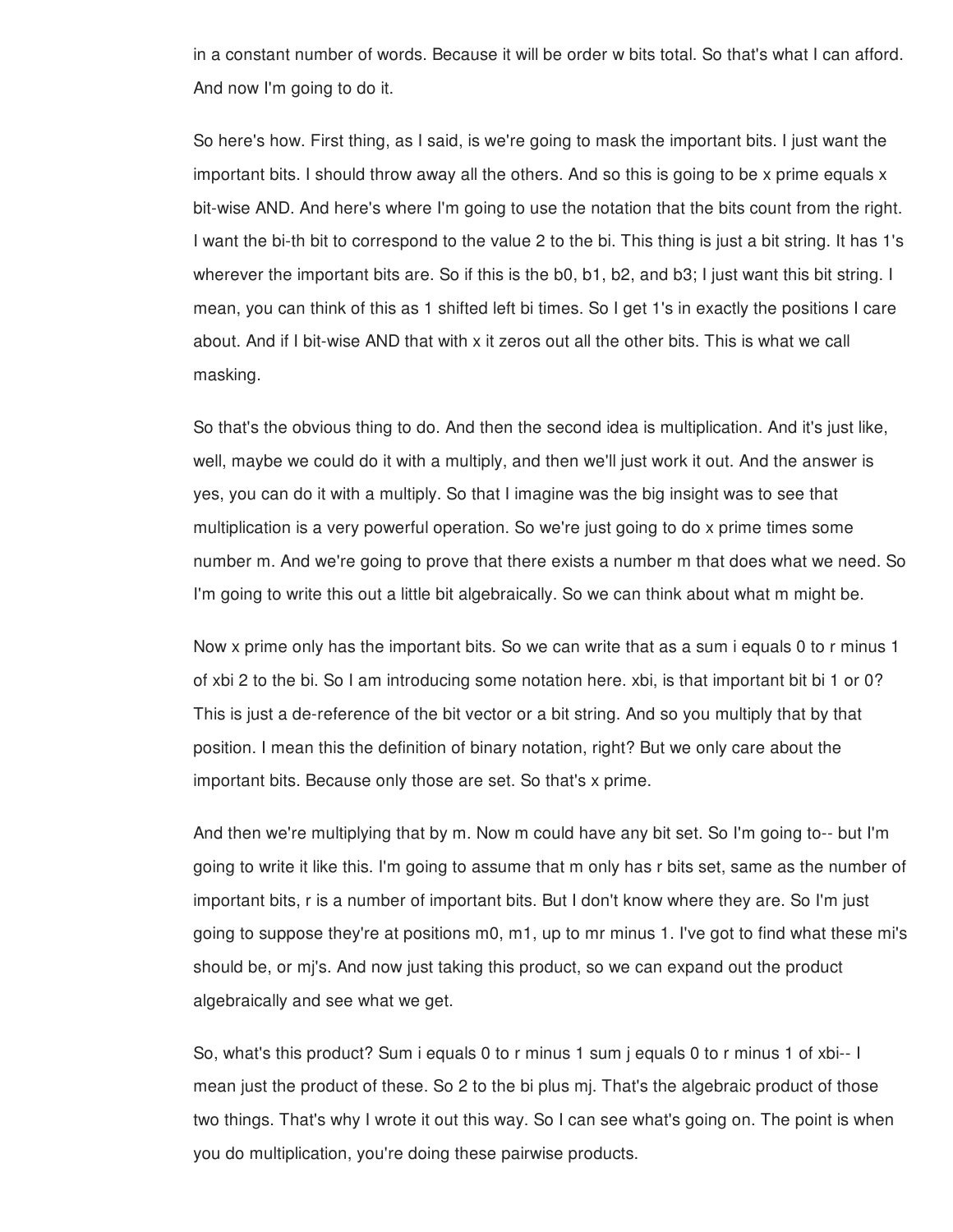Now the guys that are going to survive are the ones where the xbi's are 1, of course. But they survive in multiple places. Essentially the mj's shift all of those bits by various amounts. So it used to be at this position, 2 to the bi. But now we're shifting it by mj for all j. So some of those bits might hit each other. Then they add up. That's really messy. We're going to avoid that, and design the mj's so that all of these values are unique. Therefore, bits never hit each other. That's step one. And then furthermore, what we care about or what we're trying to do is to get the xbi's to appear in a nice little window, consecutive interval of w to the 4/5 bits, somehow by setting the mj's. So let me tell you the claim, which we will prove by induction.

So we're given these bi's that we can't control. Those are the important bits. And the claim is we can choose the mi's such that three properties hold. First one is that bi plus mj are distinct for all i and j. So that was that these bits don't collide with each other. So there's no actual summation here. These sums could then be replaced by ORs, which makes it very easy to keep track of where the bits are going, if we can achieve this property.

Property b is that it turns out that the bits I'm going to end up caring about our b0 plus m0, b1 plus m1, and general bi plus mi. In general, we have bi plus mj for different values of i and j. I claim the ones I care about are the ones where i and j are equal. So I'm going to look at these bits, and in particular I want them to appear in order in the bit string.

And then third property-- I need some more space-- is that if I look at the span of those bits, so I look at br minus 1 plus mr minus 1 minus b0 plus m0 that is the interval that these bits span. I want that to be order r to the fourth power. Because r was w to the 1/5. So this would be order w to the 4/5. That's what I need for everything to fit in. So this is guaranteeing that these bits are the sketch that I need. They appear in order, and they don't span a very large interval, just w to the 4/5. This is what I need to prove. If I can prove this, I have approximate sketching. So let's prove it.

Proof happens in two steps. First thing I'm going to worry about is just getting these guys distinct. Then I'll worry about the order property. So here's how we get them distinct. And these are going to be the mi primes, not quite the mi's that we want. They're all going to be integers less than r cubed, greater than or equal to 0, and they're going to have the property that the bi's plus mj primes are distinct mod r cubed. So this is a stronger version of a. We really just need them to be distinct. But to make it easier for the other steps, we're going to force them to be distinct mod r cubed.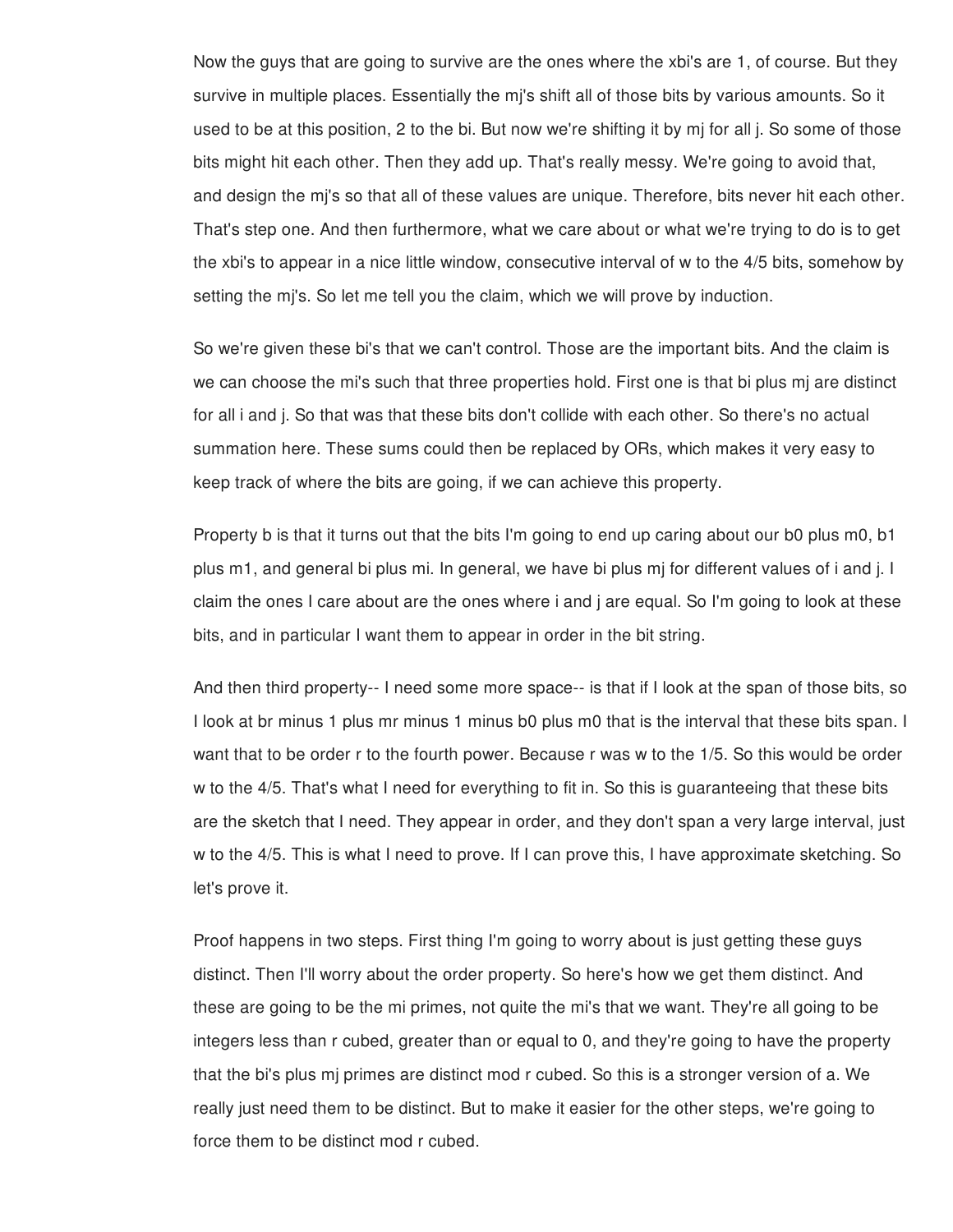How do we do this? By induction. So let's suppose that we've picked m0 up to mt minus 1. So suppose by induction that we've done that. And now our goal is to pick mt prime. So how do we choose mt prime? Well, what can't it be? mt prime has to avoid basically mi prime, and believe minus bj plus b-- we're going to call it k? I guess so.

If it avoids all expressions like this, then mt prime plus bj will be different from mi prime plus bk. In other words, all of these things will be distinct. So it has to avoid this modulo r cubed. If I can avoid all of these things-- so this is for all ijk-- if I can choose mt prime to avoid all those, then I'm happy. Because then these things will continue to be distinct, and then I apply induction.

Well, how many choices are there for i, j, and k? For i, there's I guess t choices. Because mi can be any of the previous values. For j, let's call it r choices for k, there's r choices. That's how many important bits there are. So total number of choices is tr squared. But t here is always less than r. So this is going to be less than r cubed. So that means there is less than r cubed things we have to avoid. But I have r cubed allowable choices on working modulo r cubed. So I just pick any one that avoids the collision. This is basically deterministic hashing, in a certain sense. We are choosing these values deterministically to avoid collisions in this simple hash function.

OK. It takes time. It's going to take polynomial time to compute this thing. And you can imagine if you just plug in hashing, this will work with some probability, and blah, blah, blah. But I want to make it always work deterministically. Because we know what the xi's are here.

All right. So we've avoided collisions. There's enough space. That's all. That was step one. Step two, and this will solve property a, even modulo r cubed. Now we have a little bit of space. We're allowed to go up to r to the fourth. And now we just need to spread out these bits. So that's step two.

Basically we're going to set mi to be these values that we chose plus this weird thing, w minus bi plus ir cubed rounded down to a multiple of r cubed. So I guess you could put this in parentheses if you want. Rough idea is, we want to take mi prime plus ir cubed. Because these mi primes, they're all values between 0, and r cubed minus 1. We got everything working modulo r cubed.

If we could just add ir cubed to each of these values that we'll spread them out. Because each of these values used to fall just in this tiny range ir cubed. So we can move the next one to the next position, move the next one to the next position, and so on. Spread them out to the left by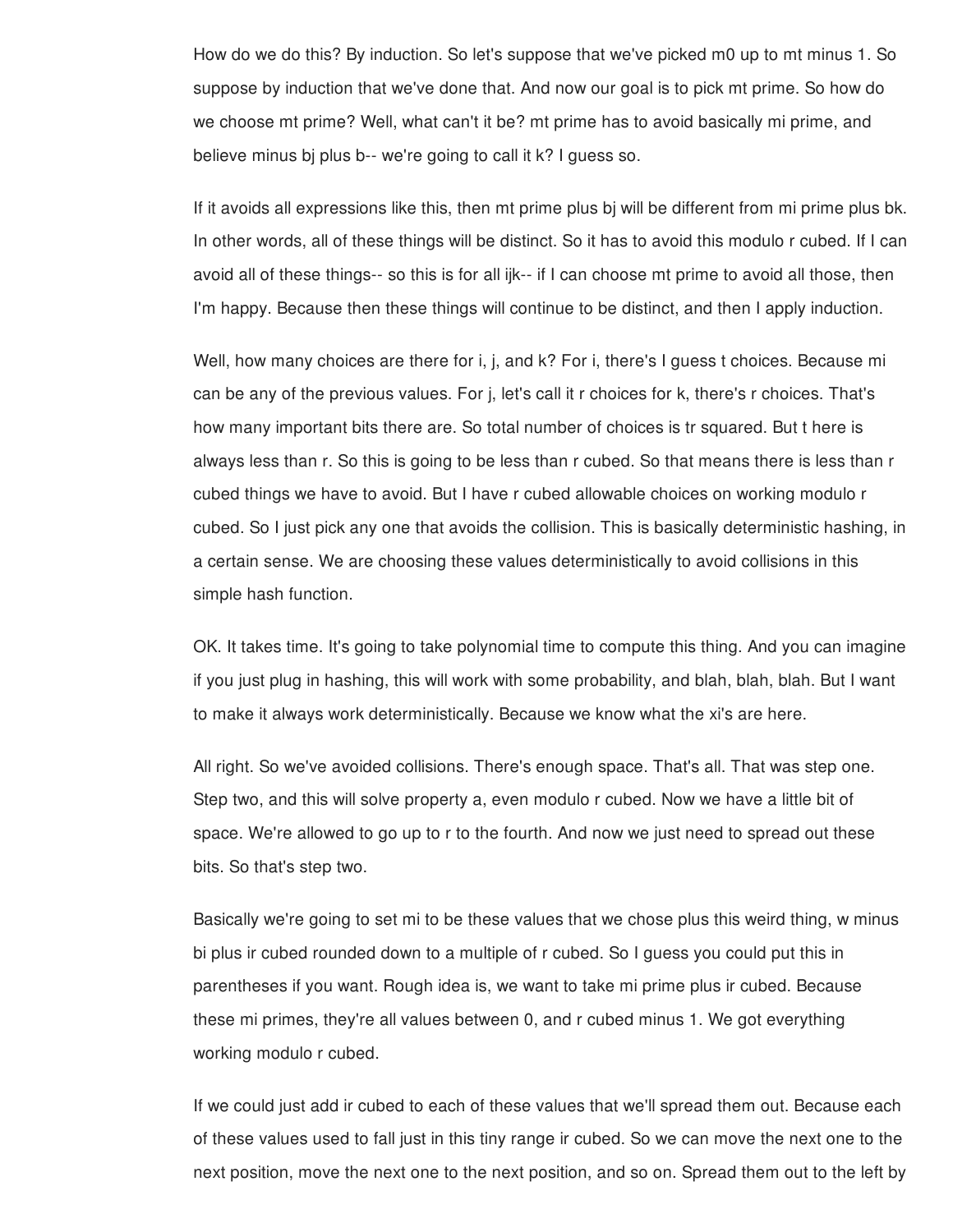adding on multiples of r cubed, then that will achieve property b.

The annoying issue here is we don't want to mess things up modulo r cubed. So we need to round things down to be a multiple of r cubed so that this is congruent to mi prime. That's what we want. We want it to stay congruent to mod r cubed. Well, why do we need to round down to a multiple of r cubed? We were adding on ir cubed. Well, it's not quite mi that we care about. It's mi plus bi. Those are the bits that we want to be nicely ordered. And so we kind of need a minus bi here, so that when we take mi plus bi, those cancel.

But then bi is not a multiple of r cubed. So you've got to do this rounding down to r cubed. Also negative bi is a negative number. And we can't really deal with negative numbers. Because you can't go left of 0. So we have to add on this w just to make things work out. So it's a little messy, and I don't want to spend too much time on why this formula works. But I think you have the essence of what's working.

This is just to avoid negative numbers. This negative bi is so that when you add it to mi that cancels. And so you get these r cubes separations. In the end, let me draw a picture, perhaps.

In the end, if you look at the bit space, so this is w bits. And you divide it up into multiples of r cubed. All of the mi primes are over here. So these are mi primes. You don't know in what order or anything. They're just kind of randomly in there, and chosen pretty much arbitrarily on the low end of the spectrum, from 0 to r cubed minus 1. And then what we want is for x0 plus m0 to fall somewhere in this range, and then x1 plus m1 to fall somewhere in this range, and x2 plus m2 to fall somewhere in this range.

If I do that, and it's weird because the bits are numbered from 0 to the left here. Then I will have this property. I claim this assignment does that. It's an exercise you can check that indeed xi plus mi will fall in this range.

So this gives us property b. It also gives us property c. Because we've been fairly tight here. There's r of these guys, and r of these intervals of size r cubed. And so the total range of these bits is going to be r to the fourth. We started at x0 plus m0. We end at xr minus 1, plus, mr minus 1. That's going to be somewhere here. But if you look at just that interval of bits-- so there are more bits actually over here, in particular, because of this w bit part. This whole picture basically starts at bit w. Then there's all this stuff to 0. So this is a more accurate picture.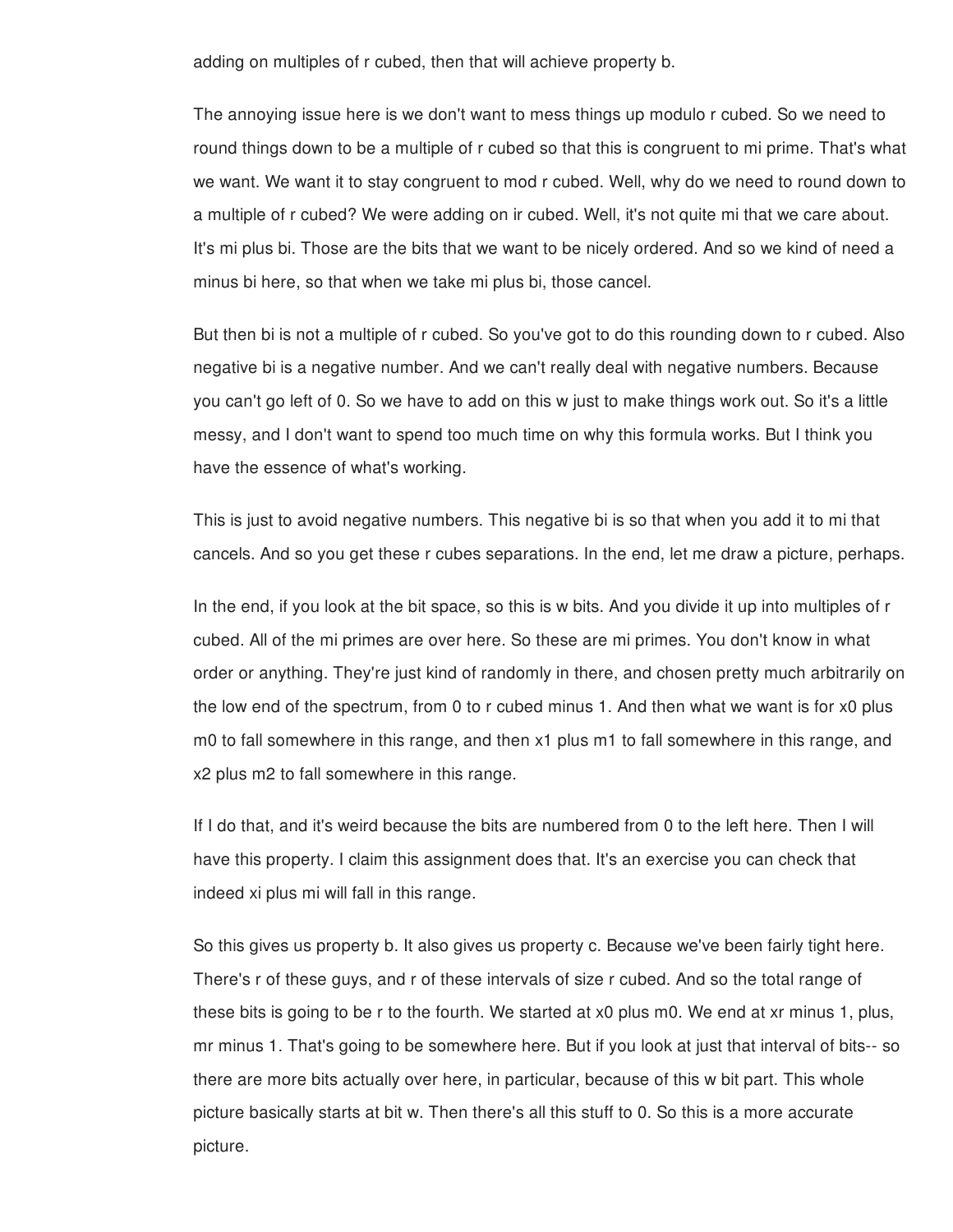You're doing this multiplication. Garbage happens here. We have no idea. Garbage happens here. We have no idea. Actually, garbage happens all over here. But what we know is that these bits are the bits we care about. These are the xi plus mi bits. If you look at xi plus mi, they give you xbi. They exist in other places. But these bits will have the important bits. Now the bits are also all over everywhere else. But none of the bits hit each other. So these bits remain correct, because nothing else collides with it. And so if I just mask out those bits, again, so I have to do another mask.

I did one mask here. I did a multiplication, and then I have to do another mask. So why don't I write it over here? So we AND with sum i equal 0 to r minus 1 of 2 to the bi plus mi. Those are the circled bits. So if we grab those things, and then we shift right by-- why am I writing x? Sorry. These are all b's. Too many letters. We shift right by b0 plus m0. Because we don't care about all those leading bits. So we shift this over to the left. We did the mask, then we will just have the important bits and they will occupy over here an interval of size at most-- I'll say order r to the fourth. Clear?

So this is approximate sketching. This is definitely a bit complicated, but it works. Let me review briefly. So, our algorithm was simple. We have a bit string, x. We just want to get the important bits and compress them to a thing of size r to the fourth. So first of all, we threw away all the non-important bits with this mask. That was easy. Then we just did an arbitrary multiplication, and we proved that there was a multiplication that avoided collision. So the sums basically turned into ORs or XORs. I mean you never get two 1 bits hitting each other, so you don't have to worry about that. And we did that with the simple inductive argument.

And then we also wanted the bi's plus mi's to be linearly ordered. Because we need to preserve the order of the important bits. We can't just permute them. And we needed them to occupy a small range. And we did that basically by adding ir cubed to each of them. But it was a little messy and we had to add w, and blah-blah-blah. But in the end, we got our important bits to be nicely spaced out here by pretty much putting an r cubed in between each one. So those were our bi plus mi bits. They occupied this range of r to the fourth. We'll mask out all the rest of the garbage. Because this multiplication made a quadratic number of bits. We only want these r bits, the r squared 1 bits in here. We'll mask away all the others. Take these bits, shift them over. Now they occupy a nice interval at the beginning size order r to the fourth. And that's our approximate sketch.

So sketch should only take r, but we're being sloppy. With this multiplication trick, the best we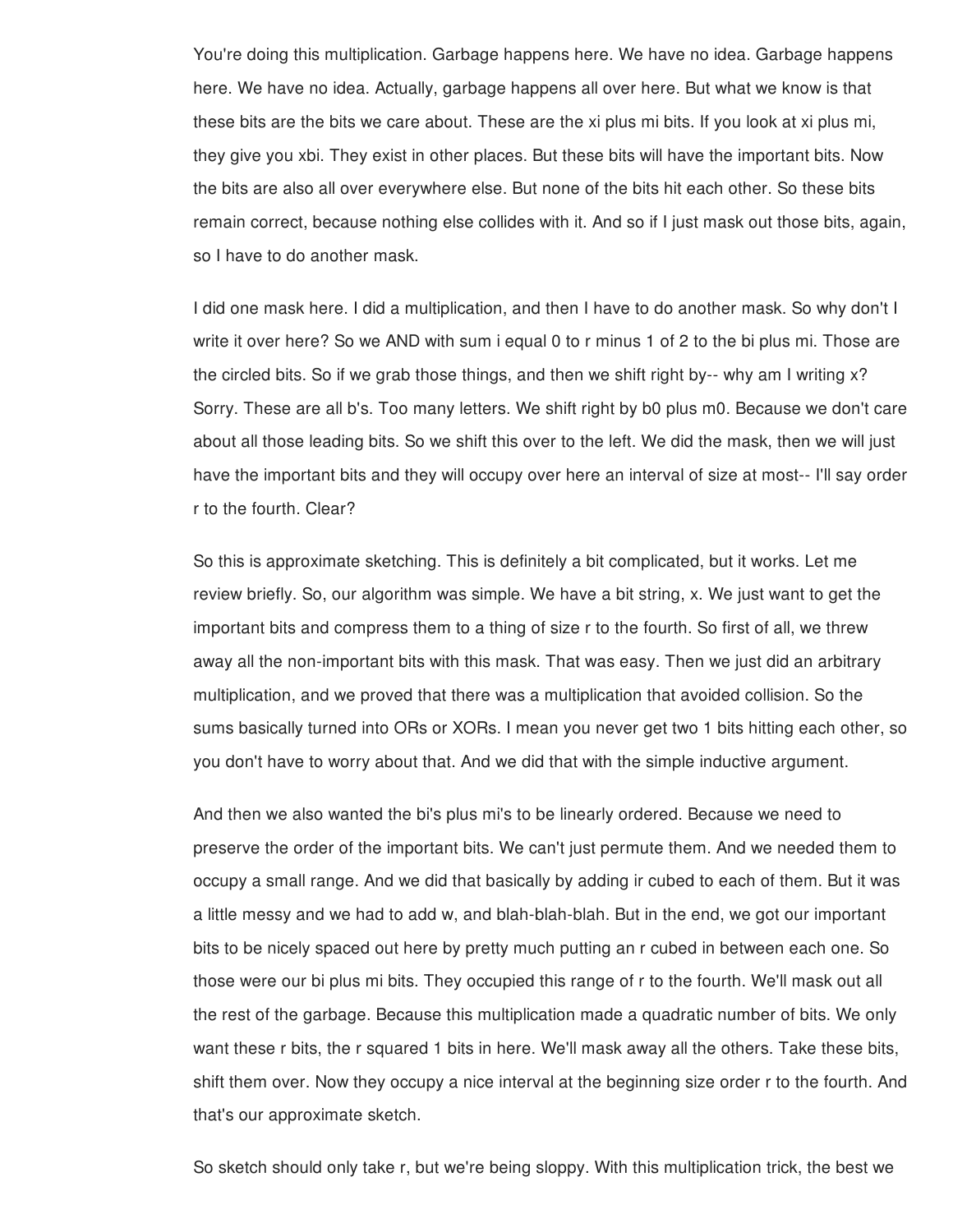know is to get down to r to the fourth. And that's good enough. And that's why I set everything to w to the one fifth. Because this is w to the 4/5. We're going to have w to the 1/5 of them. And so if you take these sketches and you concatenate them, fuse them together if you will, and that's fusion trees. Then the sketches of all of the keys x0 up to xk minus 1 will occupy order 1 words. Because it's order w bits, w to the 4/5 times w to the 1/5.

Which brings us to parallel comparison. I have all of these approximate sketches. So you could start forgetting approximate sketching. Somehow, we get these w to the 4/5 bits. We want to concatenate them together, and then in parallel compare all of them to the sketch of q. The sketch of the xi's we can preprocess. We can actually spend a lot of time finding the sketch function. But then we have to fix the sketch function. We have to be able to compute a sketch of q in constant time. That's what we just did. Sketch of q is one AND one multiplication and another AND. So computing sketches is fast. That's the steps of computing sketch of q.

Now, next step is find it among the sketch of the xi's. So this is the next thing we want to make fast. It's actually pretty easy. You probably know you can compare two integers by subtracting one from the other. So we're just going to do that, but in a clever way, so we can do k subtractions for the price of one.

I'm going to define the sketch of a node to be 1 bit followed by the sketch of x0 dot, dot, dot, 1 sketch of xk minus one. And I'm going to define a sketch of q to the k-th power, so to speak, to be a 0 bit followed by sketch of q, dot, dot dot, zero bit sketch of q. This is aligning things, so that if I did this subtraction and this one, I would basically be comparing q with all the xi's at once.

The point is these sketches-- this is the thing that fits in order 1 words. These sketches are w to the 4/5 bits, and there's w to the 1/5 of them. So this whole thing is order w bits. So it fits in one word. This thing also. It happens to be the same bits repeated many times but also it fits in one word. How do I compute this thing? I can do it with multiplication. It's sketch of q times 0000001, 000000001.

So, ahead of time, I'll just pre-compute this bit string that has 1's at the rightmost slot for each of these k fields. If I just take that and multiply it by sketch of q, then I get this. So this is easy to do in one multiplication. Now, I take this thing minus this thing. I take the difference. And the key thing is because I put these 1 bits here, I'm taking this minus this. The point is either this 1 bit will get borrowed when I do binary subtraction, or it won't. It gets borrowed when this is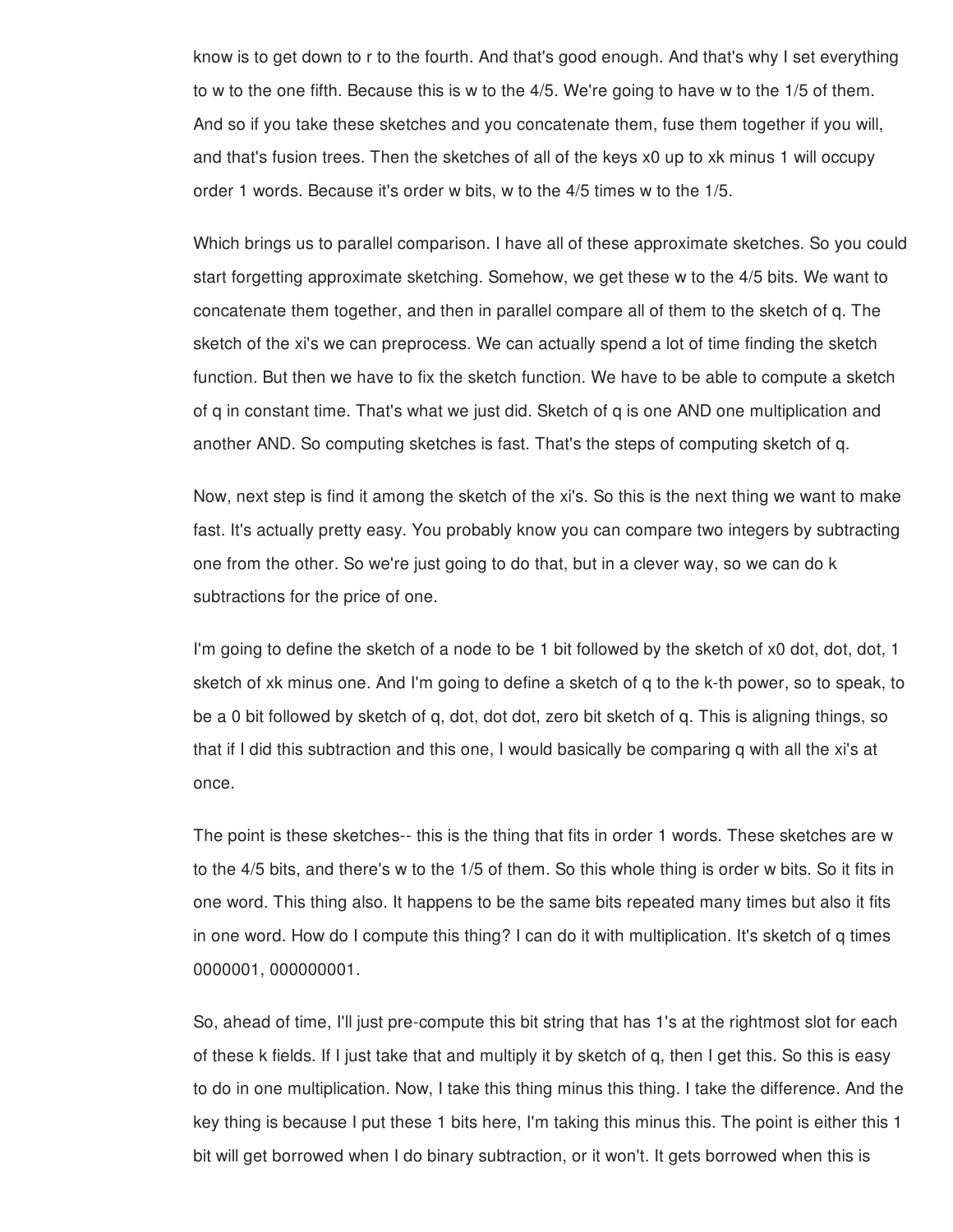bigger than this, otherwise it doesn't get borrowed. So I'm going to get either a 0 or 1 here, and then some garbage which I don't care about, and a 0 or a 1 here, and then some garbage.

And I'll just mask that out. I'm ANDing with 10000, 100000. And so I end up just with 01 bits and the rest 0's. And these bits, if I get it right, it's 1 if the sketch of q is less than or equal to the sketch of xi. And it's 0 if the sketch of q is greater than the sketch of xi. Because when it's greater that's when the borrow happens. And then the 1 turns into a 0. So 1's indicate the query is too small or they're just right. And 0's indicate that they're greater.

Now the xi's were in order. So probably x0 is too small. And so this bit will end up being a 0. Probably xk this plus 1 is too big. So this bit will be a 1. In general, it's going to be a monotone sequence of bits. If you look at these bits, these 01 bits, they are going to be monotone. They'll be 0 for a while, and then at some point they'll switch to being 1's. And that transition from 0 to 1 that's what we want to find. These keys are too small. These keys are too big. This key is just right.

So we fit between-- this would be position i and position i plus 1. And we fit between xi and xi plus 1. Well, not actually xi and xi plus 1. We fit between sketch of xi and sketch of xi plus 1. That's what we need to find. Now that is again the problem of finding the most significant 1 bit. But in this case, I don't need that operation. I can do it in a simpler way.

But we're almost done, right? We've done all of this parallel comparison. We just need to find that transition between 0's and 1's. Turns out there's a cool way to do it. The cool way is multiply that word times our good friend, this thing, 000001, 000001. This is a little harder to think about. But take this bit string and multiply it by this.

What that does is it takes this string. It includes it. Because there's a 1 right there. It shifts it over by one field, and includes it, shifts it over by another field, includes it. So this repeats this thing. And now collision happens, because they're perfectly aligned. If these 1 bits ever hit each other, they'll be summing. Now, some of them are 0, some of them are 1. Instead of computing the position of the 0 to 1 transition, we could equivalently just count how many 1's are there. I mean that's counting from the right, whereas this is counting of from the left, whatever, same thing.

So if I could count how many 1's I'd be all set. And in this case, if you look at right here, this will be the number of 1's I claim. Because if this one was there, it will stay there. And then all the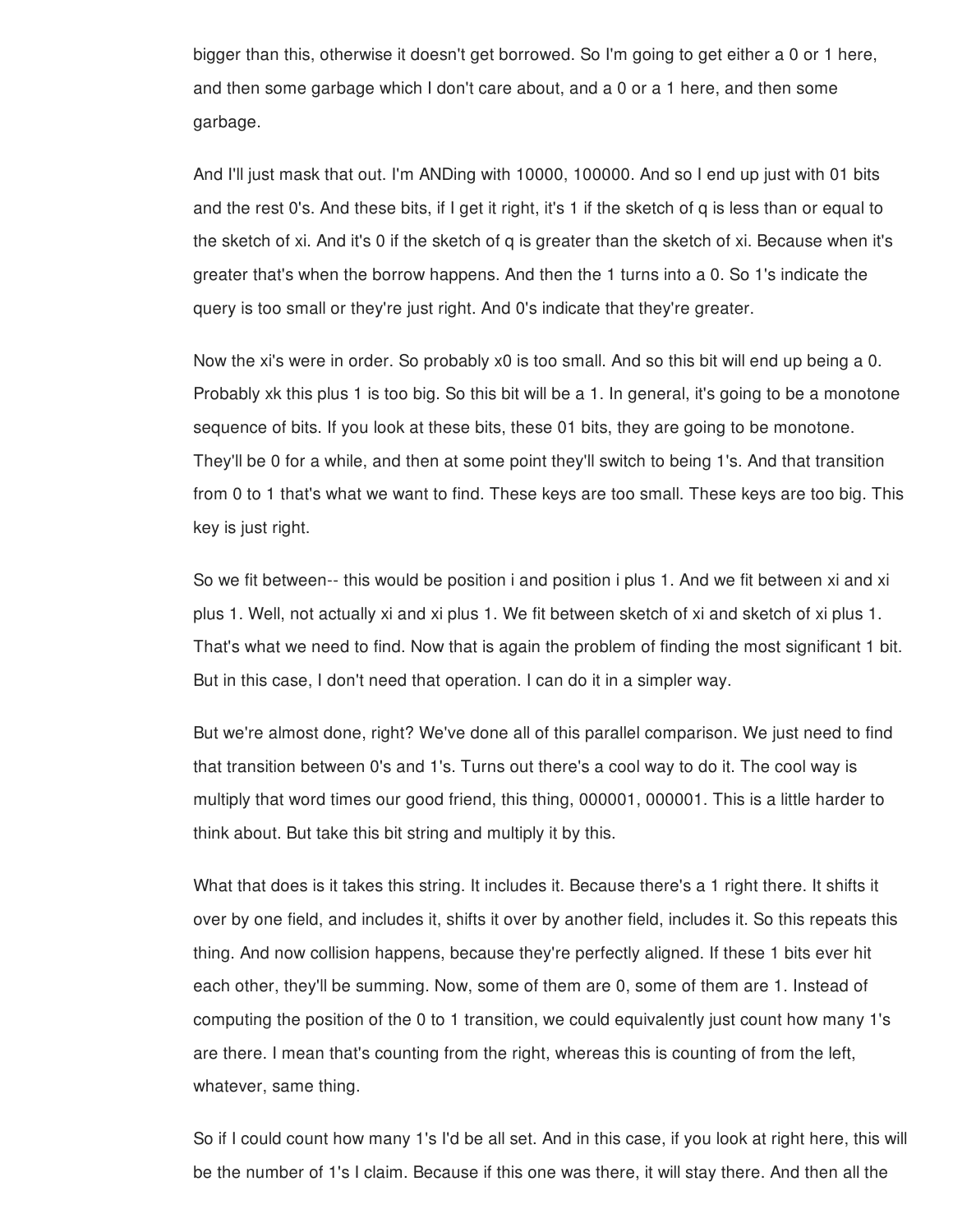other bits get shifted over and fall right here on top of this bit. So as they get added up, you'll get some carries and things will move over. But this is not very big. Because we're talking about k bits. So this is only going to be with log k. I mean there's tons of room here before we get to the next shift.

So I just look at these bits. I mask them out. I shift them over. And that gives me the number of 1's. This is a cute way to count the number of ones in a bit string when the bits are spread out nicely. They have to be at least log k away from each other. Otherwise you get collision. It doesn't work for an arbitrary bit string. But for a bit string like this, we're all set. We can count how many 1's there are. Then we figure out where this transition is. That is parallel comparison.

One more thing to do, which is most significant set bit. The place we needed this, was we were taking the XOR of q with xi. And then we wanted to find the first bit where they were differing. So after you take the XOR, you've got some bit string that looks like this. And you want to find this bit, because that's the place you diverged. Then we would turn that to 0 and change the rest to 1's. That's easy to do if we know where this bit is. And this is a generally useful operation. It's used all over computer science, I would say. So much so that most CPUs have it as an instruction, so on Intel it's called CLZ. And it has many names. They're in the notes.

Most compilers provide this to you as an operation on architectures that have it, otherwise they simulate it. They probably don't simulate it as well as I'm going to tell you. Because we're going to do this in constant time on a regular word RAM, just C operations, which does not seem to have made it into popular culture. It's slightly complicated, which is why. But what's cool is we're going to use-- I'm going to do this relatively quickly. Because I don't have a ton of time.

We're going to use all the things that we just did again, quickly. Most of them just as black boxes. All right. So, here's what we're going to do. Maybe I should go somewhere new. So, I'm going to use sketches, not approximate sketches, but I'm going to sketches. I'm going to use multiplication. I'm going to use parallel comparison. And in some sense I'm going to use most significant set bit. All of these things I'm going to use to solve the most significant set bit problem.

So here's what we do. We split the word into root w clusters of root w bits. Sound familiar? This is exactly what we did in van Emde Boas. So van Emde Boas did this recursively. We're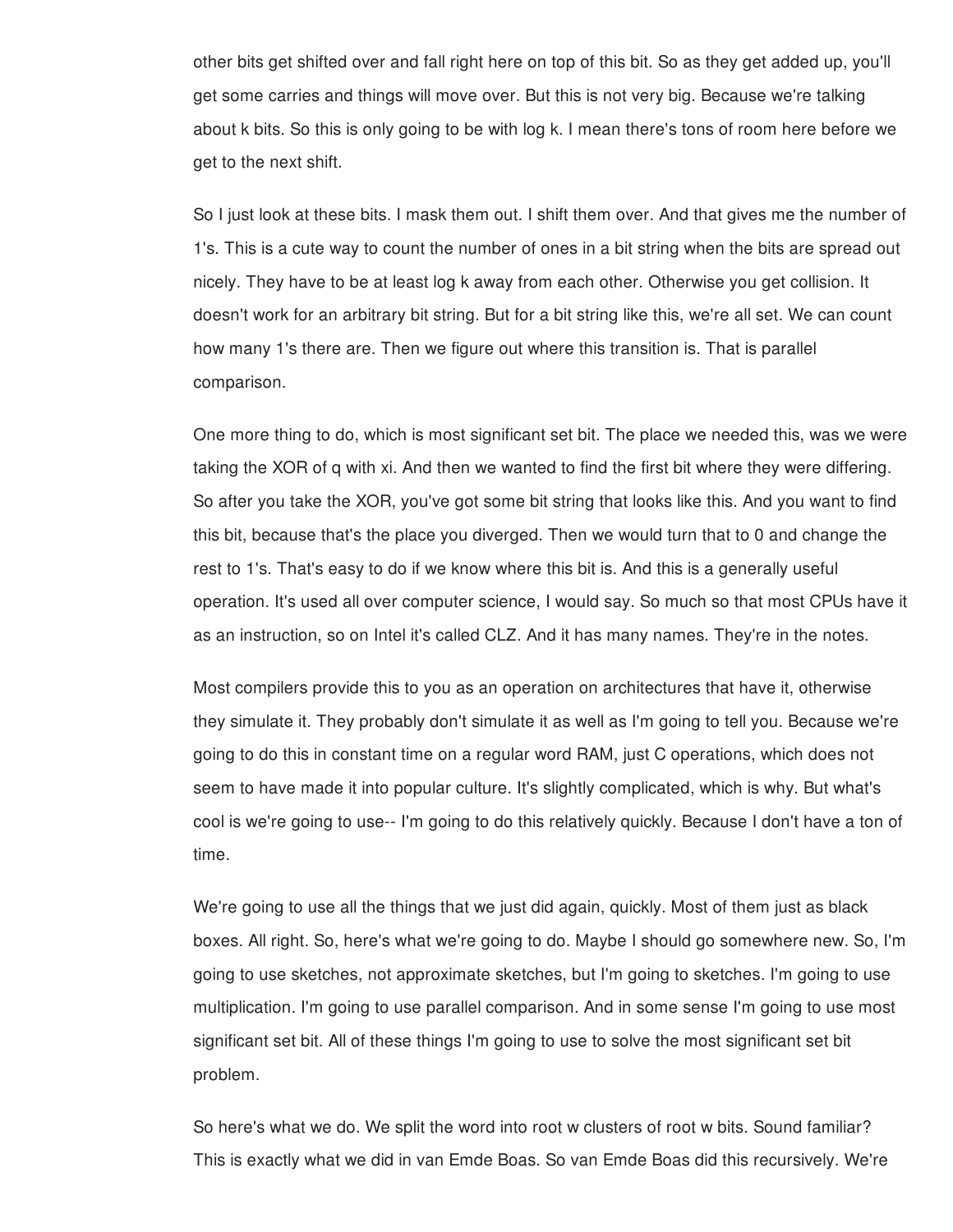going to do it once. We can only afford constant time. So here's an example. x is 0101, 0000, 1000, 1101. So each of these is root w bits. There's root w of them. It's approximate. It doesn't it to be exactly. But we'll assume x is a nice power of two, so that works cleanly.

So the first thing, so what the high level idea is I need to find the first non-empty cluster. Here it happens to be the first cluster. And then I need to find the first 1 bit within the cluster. Hard part is finding the first non-empty cluster. Actually, the hard part or the messy part is finding which clusters are empty and which clusters are not. This cluster is not empty. This cluster is empty. These are non-empty. So I want the summary vector which is 1011. I claim if I can do that, everything else is easy. So let's spend some time on identifying non-empty clusters.

First thing I do is I take x, ANDed with this thing, which I'm going to call F, 1000, 1000, 1000, 1000; F for first. So I'm just seeing which of these first bits in each cluster are set. So the result is I get 0000, 0000, 1000, and 1000. So in particular that tells me this cluster and this cluster are non-empty, because they have the first bit set. What about all those other bits? Well, the other bits I'm going to do in a different way. Just the first bits, I need a little bit of room.

I need this bit of room. I want to put these 1's in. So I've got to get rid of some bits to make room for that. So this deals with the first bits. Now I'm going to clear those out. So I'm going to take x XOR this. And that will give me everything with the first bits cleared. So I've got 0101, 0000, 0000, and 0101. These are the rest of the bits I've got to figure out. This one is nonempty and this one's non-empty. How do you do it? With subtraction.

I take F minus that thing. This F has 1's, and they're going to get borrowed. When I take F minus this, this 1 will get borrowed because there's something here. This one will not get borrowed because this is 0. This one will not get borrowed because this is 0. This one will get borrowed because there's something here. That's it. We're comparing with 0 everything. So we're going to get, in this case, 0 and some garbage, 1 and 0's, 1, and 0 with some garbage. I just care about these bits. These are the bits that tell me which ones were empty. The 0's are empty. The 1's are non-empty.

So I do a mask. I get 0, and some 0's, 1 and some 0's, 1 and some 0's 0 and some 0's. OK. Then I do an XOR with F. Because I really want 1 for these guys, and 0 for these guys. 1 means it's not empty. 0 means it's empty. I got that right. So I'm just inverting the 0 bits to 1 bits, and vice versa. So 1 means this one's not empty. 1 means this one's not empty. Those are the non-empty guys.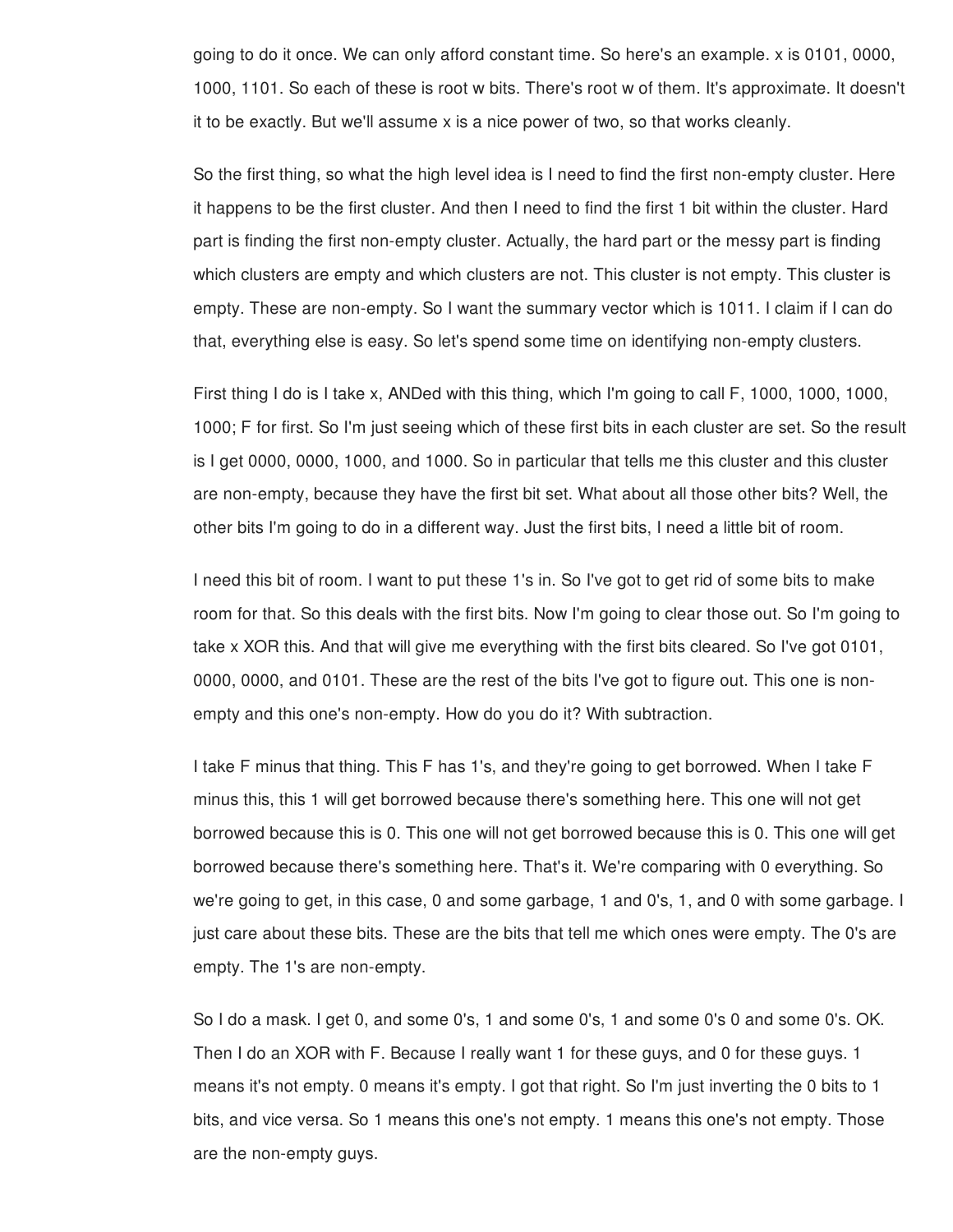I take this and I OR it with this thing. This was the thing that told me which ones had that first bit set. So if I take the OR of those two I learn, or any bit set. Because this was dealing with all of the other bits. I threw away this bit, but I had to remember that it was non-empty. OK. So I take that OR. Now, this tells me those three blocks were not empty. This one was empty. So now here I have the bits that I care about.

Sadly they're spread out. I'd really like them compressed. So I do that with sketch. I want to compress them to 1011. It would fit in one little thing here. Because this is root w. There's root w of them. Sadly, I can't use approximate sketch. Because I don't have enough space. This is w to the 1/2. If I used approximate sketch I get w-- I'd lose this factor of 4 and be bigger than w. I really need it to be perfectly sketched.

Conveniently, you can do perfect sketch in this regime. Before the bi's were arbitrary things. We had no idea how they were spread out. Here bi is root w minus 1-- that's the first one- plus i times root w. They're nicely uniformly spaced by i root w. In this case-- I'm running out of time-- I claim you can use mj equal to w minus root w minus 1 minus j root w plus j. And I won't go to the proof. There's a sketch in the notes.

If you do this, this is a nice setting of mj. It turns out you will get bi-- if we look at bi plus mi, this cancels, this cancels, because i equals j. You're left with w plus j. So in other words, if you look at bi plus mi, you get from bit w to bit w plus root w minus 1. These bits will be exactly the bits you care about. So you take those. You mask out the others. You shift it over to the right, and you have exactly your perfect sketch.

The thing you need to prove here is that bi plus mj are all distinct. So there's no collisions. But in this case it's easy to avoid collisions. You've got all your bits nice and consecutive. Now you've got it down to this thing. OK, not quite done though. Only one more minute. Let's say- well, that was step one. Identify non-empty clusters. Step two was sketch.

Step three is find the first non-empty cluster. I claim this is easy. So I take this sketch vector. It only has root w bits. So I use parallel comparison. What do I compare to? I'm going to compare many copies of this thing to 0001, 0010, 0100, 1000; the powers of 2. So I take this. I put them in a vector like the sketch of a node. And I take the k, or I guess root w copies of the sketch of the summary vector. That's this 1011. So I compare four copies of this to each of these, and I learn which power of 2 it is greater than. In other words, what is the most significant set bit.